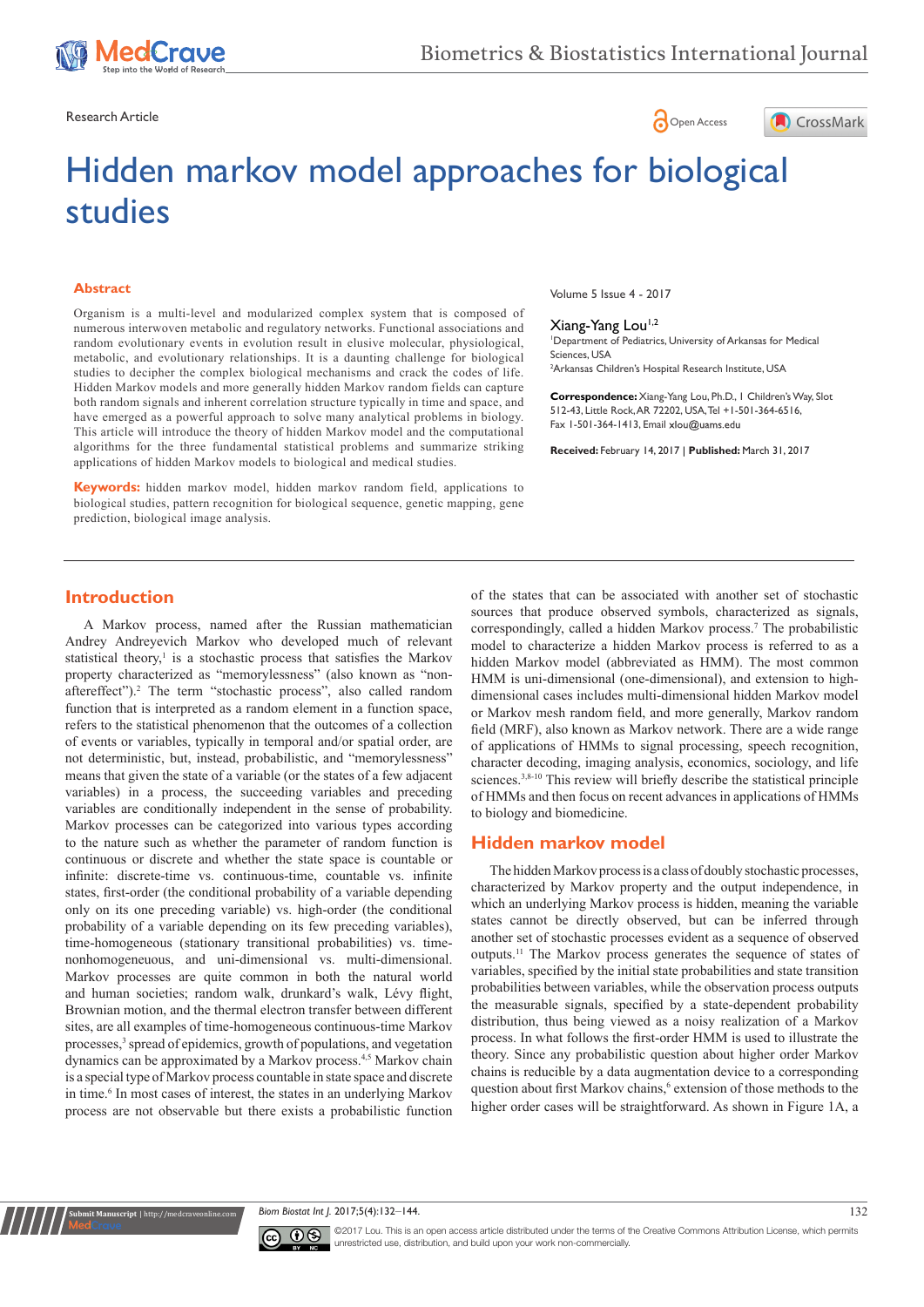uni-dimensional (1-D) hidden Markov process involves a sequence of hidden random variables  $X_i$  ( $i=0,1,2,\dots, I$ ), where each variable  $X_i$ has  $S$  potential states, and of which the conditional probability satisfies the Markov dependence,  $Pr(X_i | X_0, X_1, L, X_{i-1}) = Pr(X_i | X_{i-1})$  $i = 1, 2, \dots, I$ , namely, the underlying states follow a first-order Markov chain. If  $Pr(X_i | X_{i-1}) = Pr(X_i | X_0)$   $i = 2, 3, \dots, I$ , that is, the transitional probability is independent of the position of a variable in the sequence, it is called a time-homogeneous Markov chain. Without loss of generality, the time-nonhomogeneous Markov chain is used here to illustrate the statistical principle. There are a series of output signals either discrete or continuous, denoted by *Yi* , associated with the variable states underlying a hidden Markov process  $(X_i)$  that are not observed through a set of probability distributions. A hidden Markov process can be characterized by the corresponding HMM, which is formally defined by the following components: the elemental structure including the hidden variables and their state spaces, and the output symbols and their value ranges, and a set of three-tuple parameters denoted by, where  $\pi$  is the initial state probability distribution, **A** is the state transition probability distribution, and **B** is the emission probability distribution. The initial probability vector is,

$$
\boldsymbol{\pi}=(\pi_u),\;u{=}1,2,\cdots,S_0\;,
$$

where  $\pi_u = Pr(X_0 = u)$ ; the transition probability matrix of variable  $X_i$  (*i*=1, 2, …, *I*) is,

$$
\mathbf{A}^{i} = \left(a_{uv}^{i}\right), u=1, 2, \cdots, S_{i-1}, v=1, 2, \cdots, S_{i},
$$

where  $a_{uv}^i = Pr(X_i = v | X_{i-1} = u)$ ; the output probability distribution of observation  $Y_i$  ( $i=0,1,2,\dots, I$ ) is, either a matrix or a family of distributions depending on the type of observations,

$$
\mathbf{B}^i = \left[ b_u^i(y) \right], \ u=1, 2, \cdots, S_i,
$$

where  $b_u^i(y) = Pr(Y_i = y | X_i = u)$ .

As shown in Figure 1B, the underlying process of a twodimensional (2-D) hidden Markov process is a Markov mesh consisting of an array of random variables, $12,13$  where each variable *X*<sub>*i*,*j*</sub> can potentially take *S*<sub>*i*,*j*</sub> states (*i*=0, 1, 2, ···, *I*, *j*=0, 1, 2, ···, *J* ), and of which the conditional probability of a node in the 2-D lattice satisfies the property of memorylessness, only depending on the nearest neighbors,

$$
Pr(X_{i,j}|X_{0:i,0:j}\backslash\{X_{i,j}\})=Pr(X_{i,j}|X_{i-1,j},X_{i,j-1}), i=0,1,2,\cdots, I,
$$
  

$$
j=0,1,2,\cdots, J,
$$

where

$$
X_{0i,0:j} = \left\{ X_{u,v} \forall u = 0, 1, \cdots, i; v = 0, 1, \cdots, j \right\}
$$
  
, 
$$
\Pr\left(X_{i,j} \mid X_{i-1,j}, X_{i,j-1}\right)
$$
 is the state transition probability,

denoted by  $a_{k l u}^{i,j} = Pr(X_{i,j} = u | X_{i-1,j} = k, X_{i,j-1} = l)$ ; when  $i = 0$ ,

Copyright: 
$$
\odot
$$
2017 Lou  $133$ 

$$
\Pr(X_{0,j}|X_{0,0:j-1}) = \Pr(X_{0,j}|X_{0,j-1}), \ j=1,2,\cdots,J,
$$

where  $Pr(X_{0,j}|X_{0,j-1})$  is the transition probability, denoted by

$$
a_{uv}^{0,j} = Pr(X_{0,j}=v|X_{0,j-1}=u), \text{ when } j=0,
$$
  
 
$$
Pr(X_{i,0}|X_{0:i-1,0}) = Pr(X_{i,0}|X_{i,0}|X_{i,0}, i=1,2,\cdots, I,
$$

where  $Pr(x_{i,0} | X_{i-1,0})$  is the transition probability, denoted by  $a\langle i,0 \atop uv \rangle = Pr(X_{i,0} = v | X_{i-1,0} = u)$ ; when  $i = 0$  and  $j=0$ , there are a set of the initial state probability  $Pr(X_{0,0})$ , denoted by,

$$
\boldsymbol{\pi} = (\pi_u), \; u = 1, 2, \cdots, S_{0,0},
$$

where  $\pi_u = \Pr(X_{0,0} = u)$ . The output signal  $Y_{i,j}$  conforms to the following distribution, given the state of  $X_i$ , being conditionally independent of the states of the other variables and the other observations,

$$
\Pr(Y_{i,j}|X_{0:i,0:j}, Y_{0:i,0:j}\setminus\{Y_{i,j}\}) = \Pr(Y_{i,j}|X_{i,j}),
$$
  

$$
i=0,1,\cdots, I\ , j=0,1,\cdots, J\ ,
$$

where  $Pr(Y_{i,j}|X_{i,j})$  is the output probability, denoted by  $b_u^{i,j}(y) = Pr(Y_{i,j} = y | X_{i,j} = u)$ .

HMM can be further extended to the higher dimensional cases,  $14-17$ and even more generally as hidden MRFs or Markov networks.18-23 A hidden MRF is a Markov random field degraded by conditionally independent noise, of which the set of underlying variables are latent,<sup>24</sup> often described by a graphical model for its representation of dependencies. As shown in Figure 1C, each vertex (node) corresponds to a variable and the edge connecting two vertices represents a dependency. When there is an edge to connect every two distinct variables in a subset of vertices, such a subset is called a clique. Each clique is associated with a set of nonnegative functions, called potential functions, to specify its probability distribution. A maximal clique is a clique that cannot be extended by including one more adjacent vertex, that is, a clique which does not exist exclusively within the vertex set of a larger clique. The joint distribution of a set of variables in a MRF can be expressed by a product of several potential functions based on clique factorization,

$$
Pr(\mathbf{X}=\mathbf{x}) = \frac{1}{Z} \prod_{c \in cl(\mathbf{x})} \psi_c(\mathbf{x}_c)
$$

where  $cl(X)$  are a set of cliques, usually a set of maximal cliques,  $\psi_c$  is the potential functions of clique *c*,  $x_c$  is the states of clique *c*,  $Z = \sum_{\mathbf{x}} \prod_{c \in cl(\mathbf{x})} \psi_c(\mathbf{x}_c)$  is the normalizing constant so that the sum of probabilities over the whole range equals to 1. The underlying variables are hidden but each variable will output a signal confounded with noise. The output observation of a variable is conditionally independent of the states of other variables and the other outputs.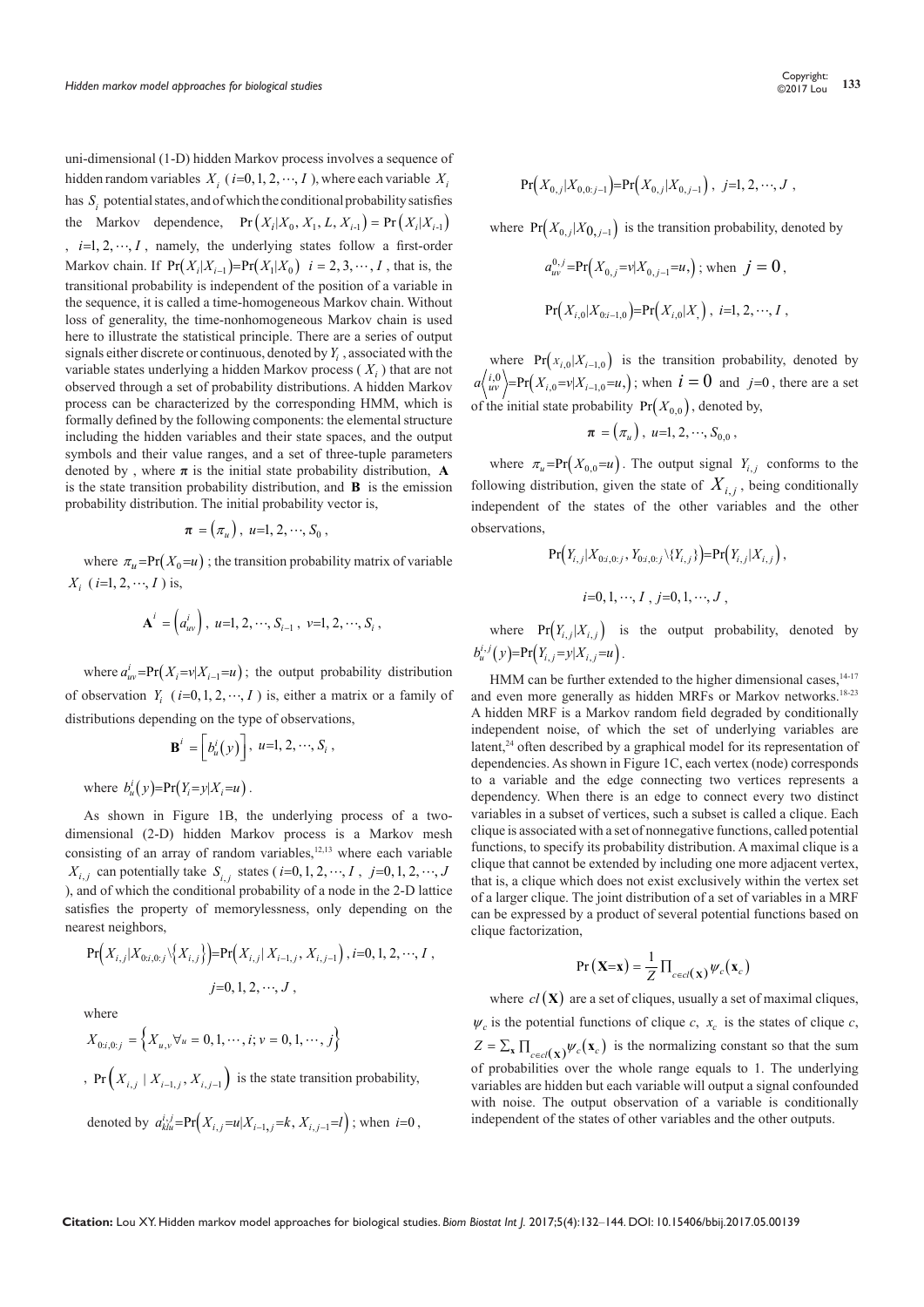

Figure 1 Hidden markov processes: (A) One-dimensional hidden markov process, (B) Two-dimensional hidden markov process, and (C) Hidden markov random field.

## **Statistical inference in hidden markov models**

Three fundamental problems are addressed for  $HMMs$ <sup>11</sup> (1) evaluation or scoring, to compute the probability of the observation sequence for a model, (2) decoding or optimization, to find the optimal corresponding state sequence given the observation sequence and the model, (3) learning or training, to estimate the model parameters (initial probabilities, transition probabilities, and emission probabilities) that best explains the observation sequences given the model structure describing the relationships between variables. Although all these computations can be implemented by the naive brute-force algorithms, which exhaustively enumerate all possible state sequences and do calculations over them for the observed series of events, they are not effective enough. The computational complexity of such algorithms increases exponentially with problem size, so that the implementation quickly becomes computationally infeasible as the number of states and the number of sequences increase, even for a small number. The 1-D Markov model can be used to illustrate this point. When moving from a variable to the next along the Markov chain, each current state may shift to one of the possible next states, and then a state transition diagram can be formed by connecting all plausible moves, as shown in Figure 2A. Each path from the first variable to the final variable represents a possible state combination, and there are a total of  $\prod_{i=0}^{I} S_i$  paths, which can be, in many cases of interest, an astronomical number. Powerful algorithms can be developed through recursive factorization or dynamic programming by making use of the conditional independence given the Markov blanket of a variable or a group of variables, so that substantial redundant calculations and storage are avoided, and much fewer arithmetic operations and less computing resources such as computer memory are required.

The principle of trellis algorithm is extensively used in statistical analysis for 1-D hidden Markov models. As visualized in Figure 2, the states in various variables are arranged into a trellis according to the order of variables, whose dimensions are, respectively, the number of states and the length of the variable sequence. The nodes at a vertical slice represent the states of the corresponding variable. In a trellis graph, each node at each variable position connects to at least one node at the previous variable and/or at least one node at the next variable (each node at the first variable and the last variable can be viewed to always connect with one dummy node before the start position and after the final position, respectively), then forming an interconnected network. By use of the conditional independency, the intermediate calculations on all the paths in which a node is involved can be individually cached to avoid redundant calculation. The forward-backward algorithm,25,26 the Viterbi algorithm,27-29 and the Baum-Welch algorithm (a special type of Expectation-Maximization, abbreviated by EM, algorithm),<sup>30,31</sup> were developed based on the trellis diagram and can be used for purposes of evaluation, decoding, and learning, respectively. The relevant theory and methods is concisely recapitulated as follows.

#### **Forward-backward algorithm**

The recursive forward or backward algorithm can be used to compute the probability of a sequence of observations ( $y_0$ ,  $y_1$ ,...,  $y_I$ ) generated by a particular model, denoted by,

$$
\Pr(y_0, y_1, \cdots, y_I | \Omega) = \sum_{x_0, x_1, \cdots, x_I} \Pr(y_0, y_1, \cdots, y_I | x_0, x_1, \cdots, x_I; \Omega)
$$

Corresponding to each node in a trellis diagram (Figure 2A), two storage variables are used to cache the forward probability (the sum of probabilities of all paths leaving from the start of the sequence and ending in the state considered) and the backward probability (the sum of probabilities of all paths starting with the considered state and going to the end of the sequence), respectively, denoted by  $\alpha_i(u)$  and  $\beta_i(u)$  ( $u=1, 2, \dots, S_i$ ,  $i=0, 1, \dots, I$ ). Both the forward algorithm and the backward algorithm involve three steps: initialization, recursion (or induction), and termination.

#### **(1) Initialization**

Calculate the forward probability at the first position,  $\alpha_0(u) = \pi_u b_u^0(y_0)$ ,  $u=1, 2, \dots, S_0$ .

Specify the backward probability at the last position,  $\beta_I(u)=1$ ,  $u=1, 2, \cdots, S_{i}$ .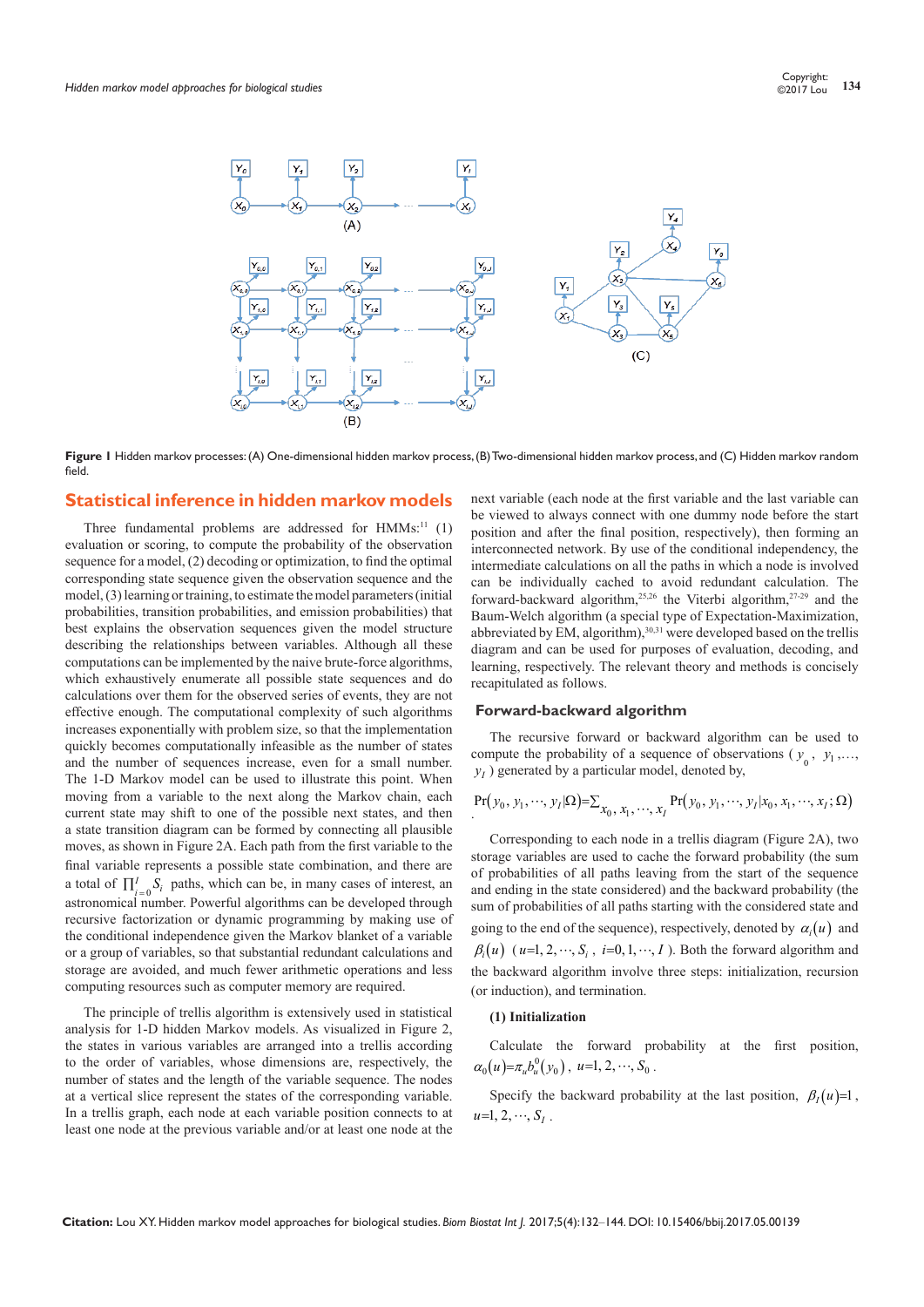#### **(2) Recursion**

#### **(3) Termination**

Compute the forward probability,  $\alpha_i(u) = \sum_{v=1}^{S_{i-1}} \alpha_{i-1}(v) a_{vu}^i b_u^i(y_i)$ ,  $u=1, 2, \cdots, S_i$ ,  $i=1, 2, \cdots, I$ .

Compute the backward probability,

$$
\beta_i(u) = \sum_{v=1}^{S_{i+1}} a_{uv}^{i+1} b_v^{i+1}(y_{i+1}) \beta_{i+1}(v), u=1, 2, \cdots, S_I,
$$
  

$$
i=I-1, I-2, \cdots, 0.
$$

When  $i=I$ , the forward recursion stops. Then, the probability of the whole sequence of observations can be found by summing the forward probabilities over all the states at the final variable,  $Pr(y_0, y_1, \dots, y_I | \Omega) = \sum_{u=1}^{S_I} \alpha_I(u)$ .

When *i*=0, the backward recursion stops. Then, the probability of the whole sequence of observations can also be found by summing the products of the forward and backward probabilities over all the states at the first variable,  $Pr(y_0, y_1, ..., y_I|\Omega) = \sum_{u=1}^{S_0} \alpha_0(u) \beta_0(u)$ .



**Figure 2** Trellis algorithm: (A) The forward trellis and (B) The viterbi trellis.

#### **Viterbi algorithm**

The Viterbi algorithm can be used to identify the most likely sequence of hidden states to produce an observed sequence, termed the Viterbi path, denoted by  $\left(x_0^*, x_1^*, \dots, x_I^*\right)$ , so that,

$$
\Pr(y_0, y_1, \dots, y_l | x_0^*, x_1^*, \dots, x_1^*; \Omega) = \max_{x_0, x_1, \dots, x_l} \Pr(y_0, y_1, \dots, y_l | x_0, x_l, \dots, x_l; \Omega)
$$

Corresponding to each node (Figure 2B), two storage variables are used to cache the probability of the most likely path for the partial sequence of observations and the state at the previous variable to lead this path, denoted by  $\delta_i(u)$  and  $\psi_i(u)$  (*u*=1, 2,  $\cdots$ , S<sub>i</sub>, *i*=0, 1,  $\cdots$ , I), respectively. The Viterbi algorithm consists of four steps: initialization, recursion, termination, and backtracking.

#### **(1) Initialization**

Calculate 
$$
\delta_0(u) = \pi_u b_u^0(y_0)
$$
 and set  $\psi_0(u)=0$ ,  $u=1, 2, \dots, S_0$ 

#### **(2) Recursion**

.

Calculate  $\delta_i(u) = \max_{v=1}^{S_{i-1}} \delta_{i-1}(v) a_w^i b_u^i(y_i)$ , and record the state

$$
\psi_i(u)
$$
=arg max<sub>v=1</sub><sup>S<sub>i-1</sub></sup>  $\delta_{i-1}(v)a_{vu}^i$ ,  $u=1, 2, \dots, S_i$ ,  $i=1, 2, \dots, I$ .

#### **(3) Termination**

The recursion ends when  $i = I$ . The probability of the most likely path is found by  $Pr ( y_0, y_1, \dots, y_l | x_0^*, x_1^*, \dots, x_I^*, \Omega ) = max_{u=1}^{S_I} \delta_I(u)$ . The state of this path at variable *I* is found by  $x_I^* = \arg \max_{u=1}^{S_I} \delta_I(u)$ .

## **(4) Backtracing**

The state of the optimal path at variable  $i$  is found by  $x_{i}^{*} = \psi_{i+1} \left( x_{i+1}^{*} \right), i = I-1, I-2, \cdots, 0$ .

#### **EM algorithm**

Given a set of examples from a sequence and the HMM structure, the EM algorithm can be implemented for model fitting. The EM algorithm is an iterative method to find the maximum likelihood estimate(s) (MLE) based on the following principle: $32$  From the Kullback-Leibler divergence theory,<sup>33</sup> the expected log-likelihood function of the complete data (consisting of the observed data, known as incomplete data, and the unobserved latent data) is a lower bound on the log-likelihood of the observed data, that is, the log-likelihood function of the complete data under any set of probability distribution of hidden data is less than or equal to the log-likelihood of the observed data. Therefore, we can use the expected log-likelihood function of the complete data as a working function, iteratively approaching to the log-likelihood of the observed data, the true objective function, and thereby finding the MLE. The EM algorithm alternates between performing an expectation step (E-step) and a maximization step (M-step). In an E-step, the expectation of the loglikelihood of complete data is evaluated using the current estimate for the parameters to create a function for maximization, and in an M-step, the parameters maximizing the expected log-likelihood found in the E-step are computed. It can be proved that such an iteration will never decrease the objective function, assuring the EM converges to an optimum of the likelihood. The EM algorithm will be very efficient in particular for the cases when there is the closed-form solution to MLE for the complete data. The EM algorithm includes three steps of initialization, a series of iterations, and termination.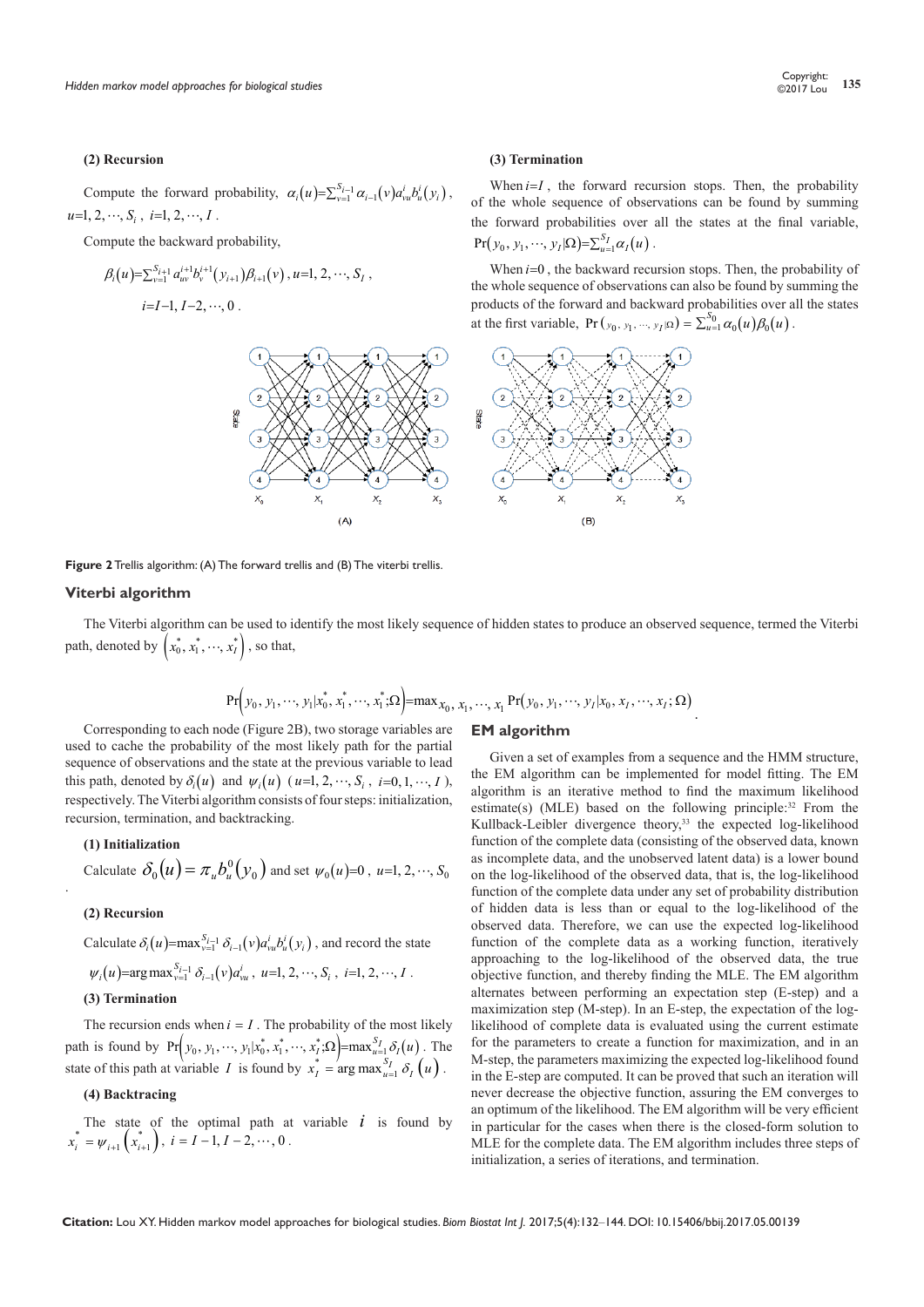#### **(1) Initialization**

Given a set of initial parameter values  $\Omega^{(0)} = {\pi^{(0)}, \mathbf{A}^{(0)}, \mathbf{B}^{(0)}}$ start the EM iterations.

#### **(2) Iteration**

,

Each cycle of EM iteration involves two steps, an E-step followed by an M-step, alternately optimizing the log-likelihood with respect to the posterior probabilities and parameters, respectively.

E-step: Calculate the posterior probability of latent data using the current estimate for the parameters,

 $\Omega^{(t)} = {\pi^{(t)}, \mathbf{A}^{(t)}, \mathbf{B}^{(t)}}$ . Specifically, as mentioned in the forwardbackward algorithm, compute the forward probabilities and the backward probabilities for each sequence of observations ( $y_0$ ,  $y_1$  $, \ldots, y<sub>I</sub>$ ) using the current estimate. Further, calculate the posterior state probabilities of a variable and of the state combinations of two adjacent variables as follows,

$$
Pr^{(t)}(X_i = u) = \frac{\alpha_i^{(t)}(u)\beta_i^{(t)}(u)}{Pr(y_0, y_1, \cdots, y_I|\Omega^{(t)})}, \ u=1, 2, \cdots, S_i, \ i=0, 1, \cdots, I,
$$
  

$$
Pr^{(t)}(X_{i-1} = u, X_i = v) = \frac{\alpha_{i-1}^{(t)}(u)\alpha_w^{i(t)}b_v^{i(t)}(y_i)\beta_i^{(t)}(v)}{Pr(y_0, y_1, \cdots, y_I|\Omega^{(t)})}, \ u=1, 2, \cdots, S_{i-1}
$$

$$
v = 1, 2, \cdots, S_i, i=1, 2, \cdots, I
$$
.

To perform the E-step will assure that the expected log-likelihood function will be maximized under the current estimated parameters  $\Omega^{(t)}$ . Then, the function for the expectation of the log-likelihood of complete data is computed by using the estimated posterior probabilities of hidden data.

M-step: Estimate the new parameters that maximize the expected log-likelihood found in the E-step. When the complete data are available, the estimation of parameters in a HMM is straightforward; for example, the initial state probability  $\pi_u^{(t+1)}$  ( $u=1, 2, \dots, S_0$ ) can be calculated from  $Pr^{(t)}(X_0=u)$  by the counting method, the transition probability  $a_{uv}^{i(t+1)}$   $(u=1, 2, \dots, S_{i-1}, v=1, 2, \dots, S_i, i=1, 2, \dots, I)$  can be calculated from  $Pr^{(t)}(X_{i-1} = u, X_i = v)$  by the counting method, the emission parameter  $b_u^{i(t+1)}(y)$  (*u*=1, 2, ···, S<sub>*i*</sub>, *i*=0, 1, 2, ···, *I*) can be found from  $Pr^{(t)}(X_i = u)$  and observation *y*, depending on the form of emission probability function. To perform the M-step will assure that the likelihood of complete data computed from the E-step will be maximized with respect to the parameters.

#### **(3) Termination**

Repeat the E-step and the M-step until convergence is reached such as the objective function does not increase or the parameter estimation does no longer change.

In theory, extension of the above 1-D methods to higher dimensional HMMs and hidden MRFs is straightforward. In practice, such an extension is not easy to implement. One solution is to convert a multi-dimensional model into a 1-D multi-dimensional vector

Markov model by considering the set of nodes with a fixed coordinate along a given direction (e.g., horizontal, vertical, or diagonal in a regular plane) as a new vector node. For example, the rows, the columns, and the anti-diagonal and its parallelisms of a 2-D lattice respectively form super nodes, generating a vector Markov chain.34-38 Generalization to the 3-D case is also straightforward.39-41 Then, the forward-backward algorithm, the Viterbi algorithm, and the EM algorithm can be applicable to the new HMM. The main limitation of these approaches is that, although avoiding exhaustive computations along the chosen dimension, it is still necessary to consider all the possible combinations of states in the resulting vector and thus the complexity is lessened only from one direction; in other words, the computational complexity of the algorithms grows exponentially with the data size in the other dimension(s), e.g., the number of rows, the number of columns, or the minimum of them in the 2-D lattice,34,42,43 making the computations intractable in most cases of interest. Alternatively, restricted models with reduced connectivity such as pseudo multi-dimensional HMMs,<sup>44,45</sup> embedded HMMs,<sup>46</sup> <sup>47</sup> dependence-tree HMMs<sup>48</sup> are suggested for use. One of the major shortcomings is that the dependence of a node on its neighbors in a fully connected multi-dimensional HMM does not guarantee to be explored. Several attempts have also been done to heuristically reduce the complexity of the HMM algorithms by making simplifying assumptions.34,36,42,43,49-52 The main disadvantage of these approaches is that they only provide approximate computations, such that the probabilistic model is no longer theoretically sound.

On hidden MRFs, there are also a few methods applicable to exact computation such as variable elimination methods (an analogue to the forward-backward algorithm) and belief propagation methods (sumproduct message passing and max-product message passing methods corresponding to the forward-backward and the Viterbi algorithms, respectively).53 However, the exact inference for hidden MRFs and higher dimensional HMMs is a nondeterministic polynomial timehard (NP-hard) problem. It is believed that there exists no general method efficiently for exact computation of hidden MRFs and higher dimensional HMMs. In most cases, exact inference is not allowed because of tremendous computational burden. Several approximate inference approaches and numerical computing techniques such as Markov chain Monte Carlo sampling [54], variational inference,<sup>55</sup> and loopy belief propagation<sup>56,57</sup> methods are more feasible.

My research team, funded by an NSF grant, is developing a telescopic algorithm which can make full use of the property of conditional independence in the models and is expected to increase the computational complexity linearly (rather than exponentially) with the sizes of both dimensions in a 2-D HMM, thus greatly lowering the cost in computing resources including computer memory and computing time and being applicable to exact computation in an iterative way for statistical inference of high dimensional HMMs.

## **Applications to biological studies**

HMMs offer an effective means for prediction and pattern recognition in biological studies. Since it was introduced to computational biology by Churchill for the first time,<sup>58</sup> HMM has emerged as a promising tool for diverse biological problems and there have been an expanding list of applications in biology.<sup>59,60</sup> Here highlight the major applications across the various biological research areas.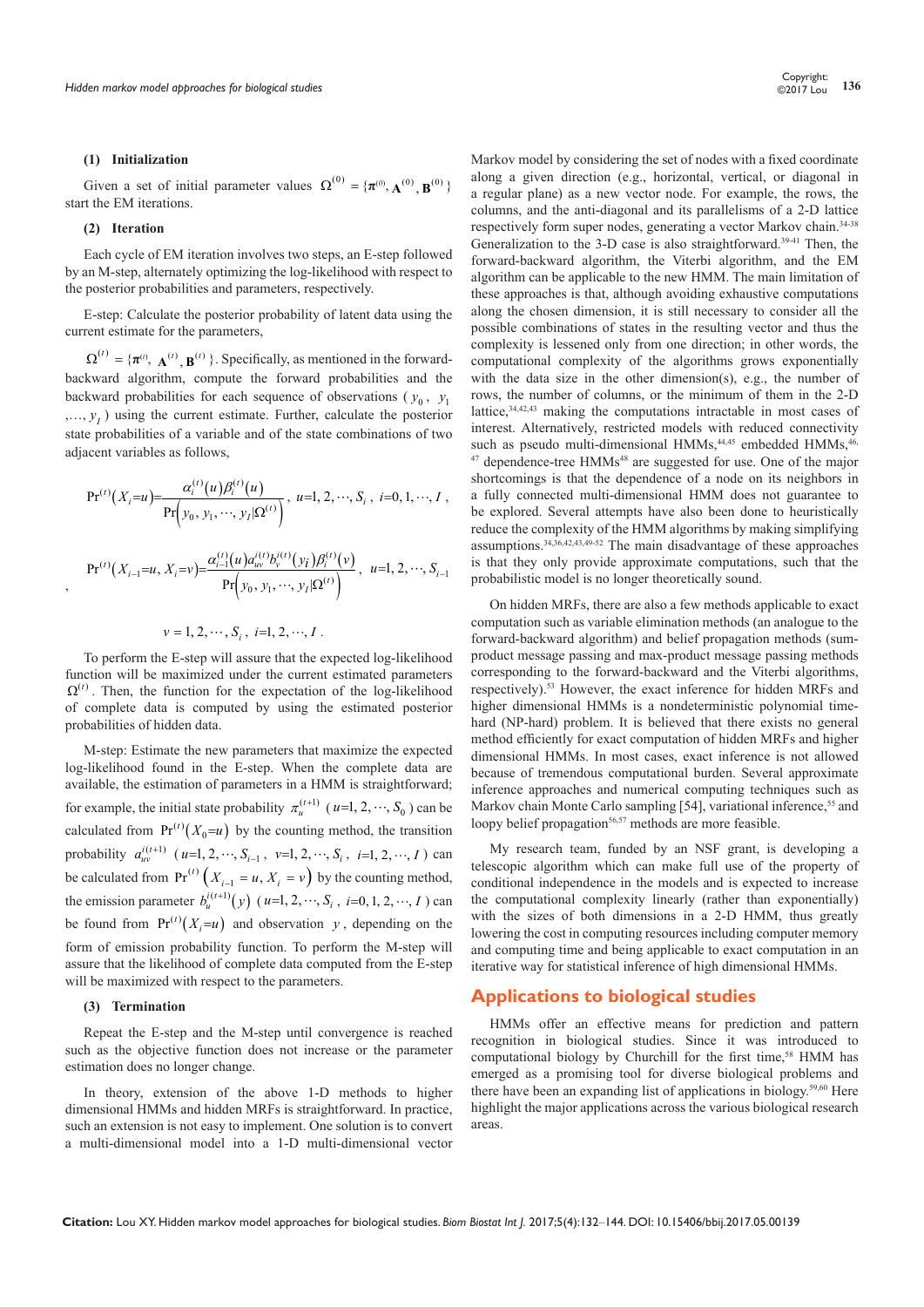#### **Genetic mapping**

Genetic mapping includes linkage map construction and gene mapping, is to place a collection of genetic loci such as genes, genetic markers, and other forms of DNA segments, onto their respective positions on the genome, based on the information of meiotic crossover (recombination between the homologous chromosomes). Genetic mapping is the basis of map-based (positional) cloning, marker-assisted selection, and forward genetics.

Gene transmission from parent to offspring at multiple genetic loci is by nature a 2-D Markov process where, along the generation (vertical) dimension, given the genotypes of parents, the genotype of an offspring is independent of his/her other ancestors, and along the chromosome (horizontal) dimension, given the inheritance state of a locus (to denote whether the paternal allele and the maternal allele are grand-paternally or grand-maternally inherited), the inheritance state at its one side locus is independent of that at its other side locus assuming no crossover interference (otherwise, it will be a higher order Markov process). The ordered alleles or inheritance state of an individual at a locus can be viewed as a node in a 2-D Markov mesh. However, the genotype at a gene, the ordered genotype and the inheritance states at an either genetic marker or gene are usually not directly observed. Thus, gene transmission is a 2-D hidden Markov process. Two seminal algorithms, the Elston-Stewart algorithm<sup>61,62</sup> and the Lander-Green algorithm, $63$  are the major tools for genetic reconstruction and extracting inheritance information, laying the cornerstones in genetic mapping. The most popular analytical methods and software packages are derived from them, for example, the former including FASTLINK<sup>64-66</sup> and VITESSE,<sup>67</sup> and the latter including GENEHUNTER,<sup>68</sup> MERLIN,<sup>69</sup> and ALLEGRO.<sup>70,71</sup> But both the algorithms use the strategy that converts 2-D model to 1-D vector model—the Elston-Stewart algorithm and the Lander-Green algorithm correspond to the 1-D row-vector and column-vector HMMs, respectively. Therefore, both categories of approaches have their intrinsic weaknesses: the Elston-Stewart algorithm is only applicable to a handful of genetic loci, because of growing computational complexity exponentially with the number of loci, while the Lander-Green algorithm is only applicable to relatively small pedigrees, because of growing computational complexity exponentially with the number of nonfounders in a pedigree. It is

expected that the telescopic algorithm being developed will offer a solution to circumventing the limitations of the Elston-Stewart and the Lander-Green algorithms.

A simple pedigree consisting of four generations and seven individuals shown in Figure 3B is used to illustrate its correspondence to the 2-D HMM in Figure 3A. In the dimension of time (along the generation), the marriage nodes  $1 \times 2$ ,  $3 \times 4$ , and  $5 \times 6$ , respectively, correspond to the first three rows in Figure 3A, while the individual 7 corresponds to the last row. In the dimension of space (along a chromosome), the genetic loci either marker or gene in Figure 3B correspond to the columns in Figure 3A. In the absence of both crossover interference and higher order linkage disequilibrium, it is a 2-D HMM of order one. The two-tuple state variable consisting of the ordered genotype and inheritance state is hidden, of which the state number varies from node to node depending on the allele number at a locus and the parental genotypes. The transition probability along the first row is determined by the linkage disequilibrium parameters between two contiguous loci or haplotype frequencies as both the individuals of this marriage node are founders; those along the second and the third rows are determined by the linkage disequilibrium coefficients and the recombination rate as one individual of that node is a founder and the other is a nonfounder; and that along the fourth row is determined by the recombination rate as the only individual of that node is a nonfounder. The transition probability along the column is either 0.25 (equi-probable transmission) if the states between the parents and the offspring are compatible or 0 otherwise. The emission parameters depend on the type of locus. For a genetic marker, they take the value of 1 if the hidden state is compatible with the marker observation or 0 otherwise. For a gene locus, they are the penetrance or other proper probabilistic function linking a genotype to the phenotype. A general pedigree also corresponds to a similar 2-D HMM. Given the straightforward correspondence between 2-D HMMs and pedigrees, the telescopic algorithm can be adapted into the genetics context to invent an innovative genetic reconstruction engine, and the inheritance processes can be restored in the statistical sense. Based on the reconstructed inheritance processes, genotypic similarity between relatives can be evaluated in terms of the distribution of the hidden state variable at a certain locus (or loci) and it is in principle feasible to develop powerful parametric and nonparametric methods to test linkage, association or both.



**Figure 3** An illustrative diagram for the correspondence between an 2-D HMM and its corresponding pedigree: (A) The 2-D HMM of size 4 4 Χ and (B) A simple pedigree with four generations.

**Citation:** Lou XY. Hidden markov model approaches for biological studies. *Biom Biostat Int J.* 2017;5(4):132‒144. DOI: [10.15406/bbij.2017.05.00139](https://doi.org/10.15406/bbij.2017.05.00139)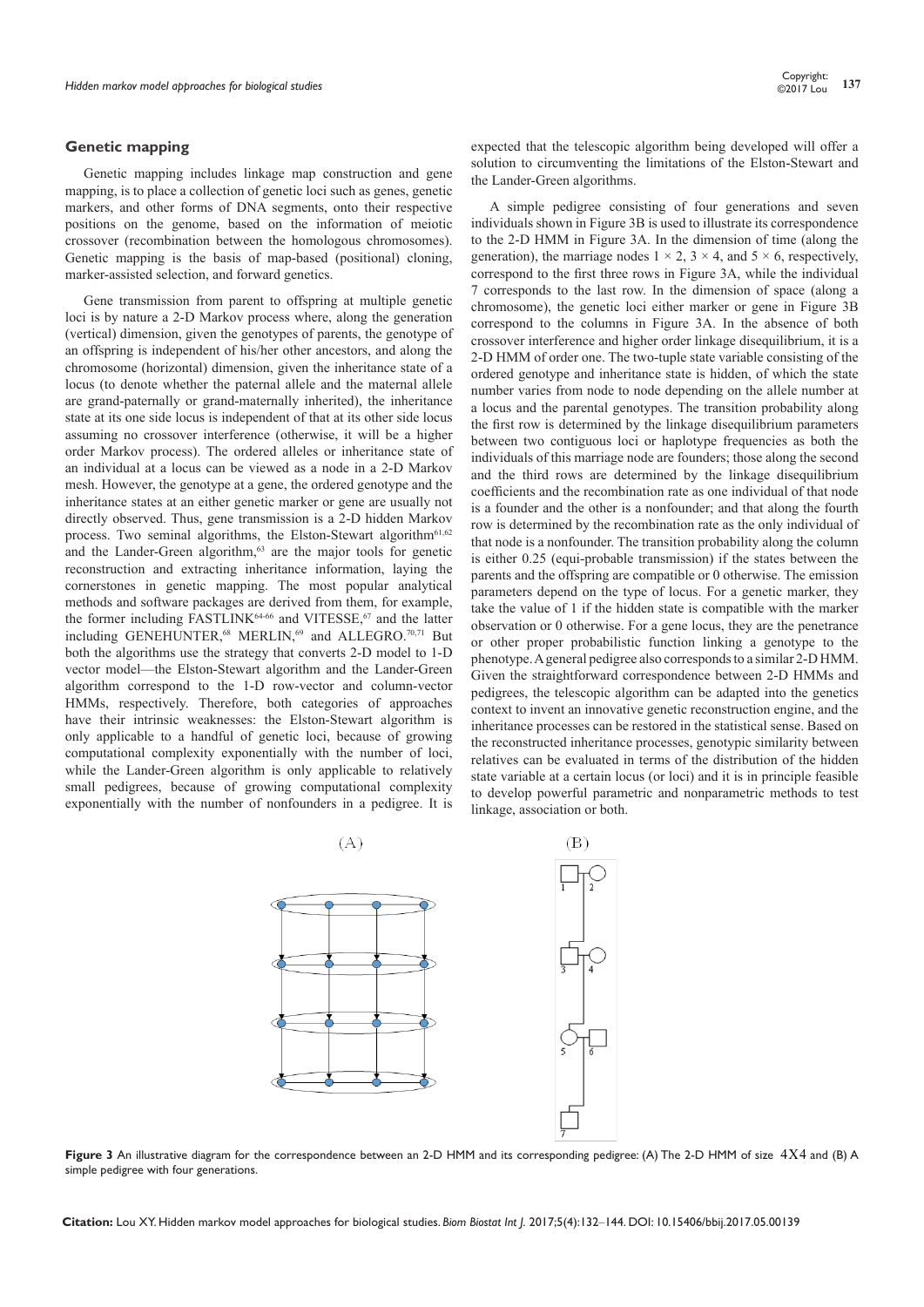#### **Biological sequence analysis**

Protein and nucleic acid including DNA and RNA are linearly ordering sequences of monomers such as amino acids and nucleotides. The primary structure of a biological macromolecule (i.e., the linear sequence of monomer units) is the 3-D structural and functional basis, determining the higher order structure and 3-D shape/conformation in living systems and hence defining its function. Biological sequence is not only important in the description of biological polymer but also the basic information-bearing entity on its biological role. Biological sequence analysis can shed light on its features, structure, function, and evolution.

New sequences are adapted from pre-existing sequences rather than invented *de novo*. During a long-term evolutionary course, induced by the biotic and abiotic agents, the ancestral sequence may undergo mutation, recombination, and insertion/deletion which is further subjected to certain evolutionary forces such as selection and genetic drift, to develop into the extant sequences. Because of certain biological mechanisms such as triplet codon, dinucleotide tract (e.g., CpG islands), and the sequence consensus due to the conserved functional domain, there also exist immanent associations between sequence units. It has also been demonstrated that a biological sequence is not a completely random arrangement.<sup>72</sup> Haussler et al. reported that HMM biological sequence such as protein and DNA could be characterized by a HMM, where match (including identity and substitution) and gap (i.e., insertion/deletion) occurred in each site can be considered as a hidden state that satisfies the Markov structure, while the sequence of monomers are the observation data emitted from a set of state-dependent probability distributions.73 HMMs are recognized as a powerful analytical tool and are extensively used for pattern recognition in a single sequence such as direct repeats and characteristic subsequence, sequence alignment, sequence classification, similarity query, or homology detection.<sup>74-77</sup>

Sequence alignment is to arrange a pair/group of biological sequences next to one another so that their most similar elements are juxtaposed, and thereby to identify regions of similarity that may be a consequence of structural, functional, or evolutionary relationships among the sequences. Alignments are conventionally shown as a traces or a position-specific scoring table (also known as a profile), where the aligned sequences are typically represented as rows within a matrix and gaps may be inserted between the units so that each element in a sequence is either a match or a gap and identical or similar elements are aligned in successive columns. If the aligned sequences share a common ancestry, mismatches can be interpreted as point mutations and gaps correspond to insertion or deletion mutations introduced in one or more lineages. Successful alignments are a prerequisite for many bioinformatics tasks such as pattern recognition, characteristic subsequence extraction, and motif search. Computational approaches to sequence alignment generally fall into global (full-length) and local alignments, and pairwise and multiple sequence alignments. Global alignment is to align every element in all analyzed sequences so that it needs to consider all mismatches and gaps across the entire length. A global alignment is best for describing relationship and inferring homology between query biological molecules. Local alignment attempts to align only parts of the query sequences (subsequences) and to identify regions of similarity or similar sequence motifs within

long sequences. Local alignments are often preferable because it is common that only parts of compared sequences are homologous (e.g., they share one conserved domain, whereas other domains are unique), and, on many occasions, only a portion of the sequence is conserved enough to carry a detectable signal, whereas the rest has diverged beyond recognition. Multiple sequence alignment is an extension of pairwise alignment to incorporate more than two sequences at a time. Although multiple sequence alignment shares the same principle as pairwise alignment, the algorithmic complexity for exact computation increases exponentially with the number of query sequences, and thus it is usually implemented by heuristic and progressive algorithms. Several common methods include Needleman-Wunsch algorithm78 for pairwise global alignment, Smith-Waterman algorithm79 for pairwise local alignment, Feng-Doolittle algorithm<sup>80</sup> for progressive multiple sequence alignment, and the profile analysis $81$  for aligning a family of similar sequences, finding distantly related sequences, and identifying known sequence domains in new sequences by sequence comparison. However, these standard methods highly depend upon the choice on substitution/scoring matrix (e.g., Dayhoff mutational distance matrix in protein sequence) and gap penalties that seems to be somewhat subjective and arbitrary. Application of HMMs to sequence alignment may circumvent the limitations in the traditional methods. In the HMM context, an alignment can be viewed as a series of nodes, each of which corresponds to a position (column) in the alignment and may take one of three hidden states: match, insertion, and deletion. A set of transition probabilities specifies the potential transition from one state to another in a move along the sequence of positions. A match state and an insertion state will emit an output token from a set of possible symbols (e.g., nucleotides and amino acids) according to their respective emission probabilities, while a deletion state will be silent. The HMM can be trained on unaligned sequences or preconstructed multiple alignments, and the model parameters including transition probabilities between match, insertion, and deletion, and the state-specific emission probabilities can be learned from the training data. Once training is done, the optimal state path for each sequence can be decoded based on the fitted model and the similarity between sequences can also be evaluated based on the (log) *p*-value. Compared with the customary methods, the HHM-based methods not only are well grounded in probability theory and have a consistent probabilistic basis behind gap penalties and substitution scores, in general, producing a better result, but also run in an automatic regime and thus require less skill.<sup>82,83</sup>

After a profile or traces is constructed for a group of related sequences derived from a common ancestral sequence, likewise, the HMM can be applied to extract consensus segments, to create a retrieval database, to capture information about the degree of conservation, to find the family of sequences, to test the similarity of new sequences to a group of aligned sequences (probe), and further to classify sequences, to infer the evolutionary relationship, and to construct a phylogenetic tree.

#### **Gene finding and feature discovering**

In computational biology, gene finding or gene prediction is to identify the coding regions or genes from genomic DNA, also known as genomic annotation.84-87 There are two categories of methods for gene prediction. One is called the *ab initio* methods, which find ge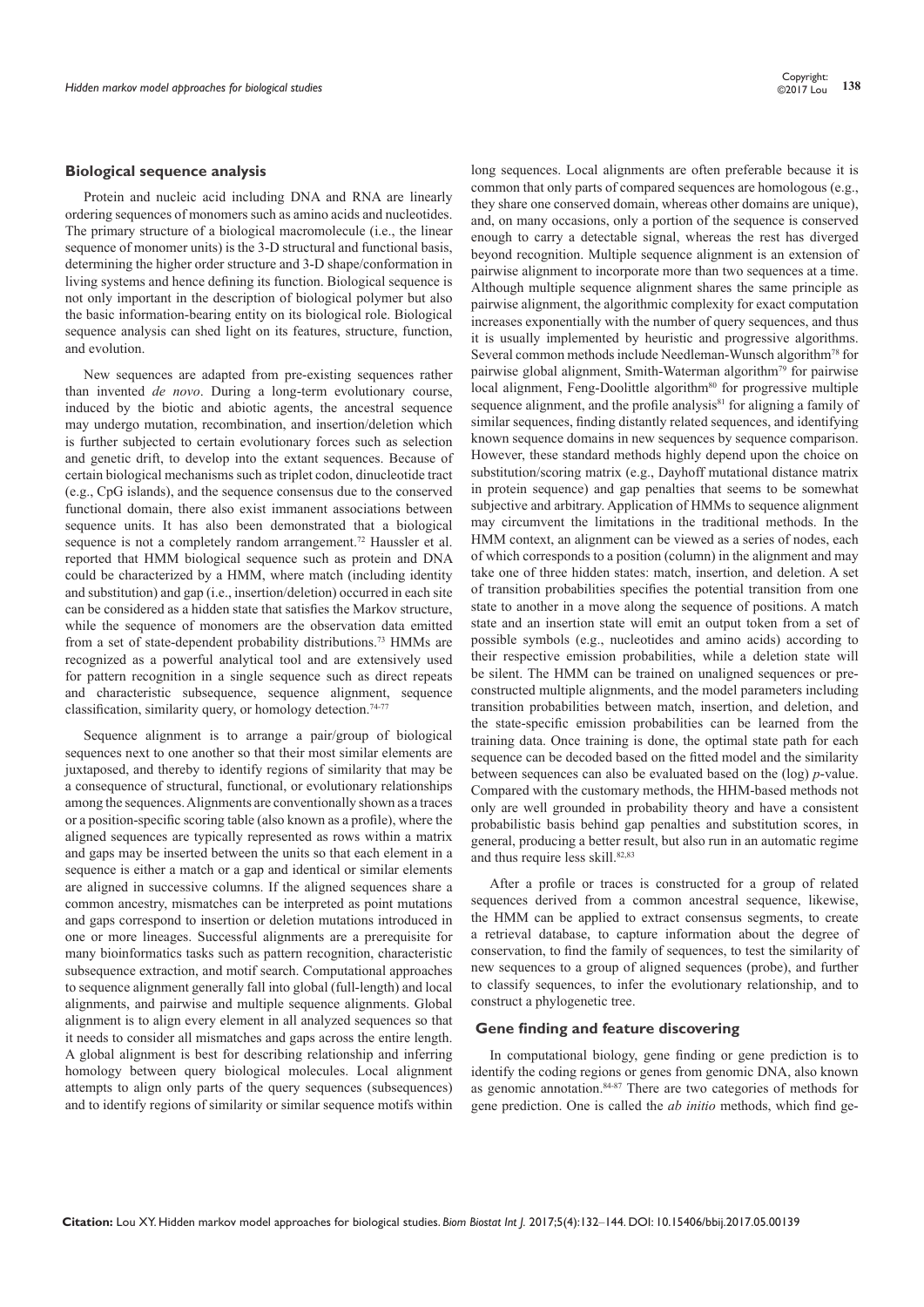ne(s) by systematically searching the genomic DNA alone for certain signals and statistical properties of protein-coding genes. A gene is composed of specific structures including promoter sequence, start codon, exon, intron, stop codon, and untranslated region. There are certain sequences of features in these regions such as the donor (GT dinucleotide) and acceptor (AG dinucleotide) in an intron. Furthermore, protein-coding DNA has certain periodicities and other statistical properties. Thus, HMM can be used for gene discovery. The principle is that by considering the gene structures and characteristic subsequneces as hidden states and the genomic DNA as the observed symbols, gene prediction is, similar to the natural language recognition, a decoding problem for a hidden Markov process. Specifically, the HMM is fitted by using a set of annotated sequences (i.e., sequences with known coding and noncoding regions); then find the most likely hidden states for a new sequence based on the trained HMM. Such a principle of prediction is also applicable to other bioinformatics analyses including functional domain finding, sequence pattern extraction, motif search, and identification of CpG island, open reading frame, transcription factor binding site, cis-regulatory module, and noncoding RNA.88

A hypothetical example is used here to illustrate the application of the Viterbi decoding algorithm to identifying the CpG island, a region of DNA with a high frequency of CpG sites where a cytosine nucleotide is followed by a guanine nucleotide in the linear sequence of bases along its  $5' \rightarrow 3'$  direction. As cytosines in CpG dinucleotides are vulnerable to methylation that can change with a high chance into a thymine by accidental deamination, the CG dinucleotide frequency in genomic DNA is often much smaller than expected. However, methylation is often suppressed in the promoter regions of active genes, and therefore those regions often have much higher CpG frequency than elsewhere in the genome. CpG islands, at least 200 (typically 300-3,000) base pairs in length with a GC content of greater than 50% and a ratio of observed-to-expected CpG number above 60%, are often associated with the start of the gene (promoter regions) in the most mammalian genome and thus the presence of a CpG island is an important signal for gene finding. HMM is a powerful approach to determine whether a short DNA segment comes from a CpG island or not, and to find all contained CpG islands in a long genomic segment. There are several choices on HMM for CpG islands. Assume a HMM, as shown in Figure 4, is available (or has been already trained from a set of empirical observations), in which there are two hidden states (CpG, denoted by "+", and non-CpG, denoted by "−") with the initial state, transition, and emission probabilities, respectively. The Viterbi algorithm is used to find the most probable path of states for the following short sequence (generated from the website: http://statgen. ncsu.edu/sblse/animations/cgIsland.html):

CTCGCTGCCGCCAACCCTCGGCGCCGTCGGGTTCGCCG-CGGCTCTGATAAGTCCCGTTTATGGTACCCGGGCCGATCTC-TGGTGGGAATCGGAGACCTGTGTACCCTGACGCATCCGTT-TGTGTTCCCTACACGGCCGACGCAGACCGGGCGCGCGGC-GCCACCCAACGAAGCCCGGGTATGGCACGTGCCCCAGGC-GGTGCCCTACCCGTATTTCGGGACAAGTTCCCGGATCGGG-TGAAAGTTAACGGAAGGATGCCAAGCAATAGCGGCCACA-GGACCCGCCTGGCGACGCATGGACTGGATCCGGAGGTCT-GGCCAACAGTTGATTTCATGGGTTACAGCCCCGGTGTAGA-

## TCCCCTCATGGTCTCCCGAACCGATTAGTTTGAAAACTGTA-TCTCCTGGCCGCCTAACAGGTATAAAGAGCCGGCTCACAC-TGGGGTGAGGGGGCGCGTGGCCCCCTT.



**Figure 4** A hypothetical hidden markov model for CpG island.

The Viterbi algorithm is implemented as follows. (For ease of notation, the logarithm of the probability is used here.)

#### **(1) Initialization**

$$
\delta_0(+) = \log \{\pi_* *b(T|+)\} = \log(0.5 * 0.25) = -0.9031
$$
 and  $\psi_0(+) = 0$ ,

 $\delta_0(-) = \log{\pi_*b(T|-)} = \log(0.5*0.60) = -0.5229$  and  $\psi_0(-)=0$ ,

#### **(2) Recursion**

 $\delta_1(+)= \max{\delta_0(+)} + \log(a_{++}), \delta_0(-)+ \log(a_{-+})\} + \log{b(C|+)} = -1.0738$ and  $\psi_1(+)=+$ ,

 $\delta_1(-)=\max{\delta_0(+)}+\log(a_{+-}), \delta_0(-)+\log(a_{--})\}+\log{b(C|-)}=-0.9666$ and  $\psi_1(-)=-$  :

 $\delta_2$ (+)=max $\{\delta_1$ (+)+ $\log(a_{++})$ ,  $\delta_1$ (−)+ $\log(a_{-+})$ }+ $\log\{b(T|+)$ }=-1.7216 and  $w_2(+)=+$ .

 $\delta_2(-\frac{1}{\pi} \max\{\delta_1(+)+\log(a_{+-}),\delta_1(-)+\log(a_{--})\}+\log\{b(T|-)\}=-1.2342$ and  $w_2(-)=-$ :

 $\delta_3$ (+)=max $\{\delta_2$ (+)+ $\log(a_{++}), \delta_2$ (-)+ $\log(a_{-+})\}$ + $\log(b(C|+)$ }=−1.8923 and  $w_3(+) = +$ .

 $\delta_3(-\frac{1}{2} \max{\delta_2(+)} + \log(a_{+-}), \delta_2(-) + \log(a_{--})\} + \log{b(C|-)} = -1.6779$ and  $\psi_3(-)=-$ ;

…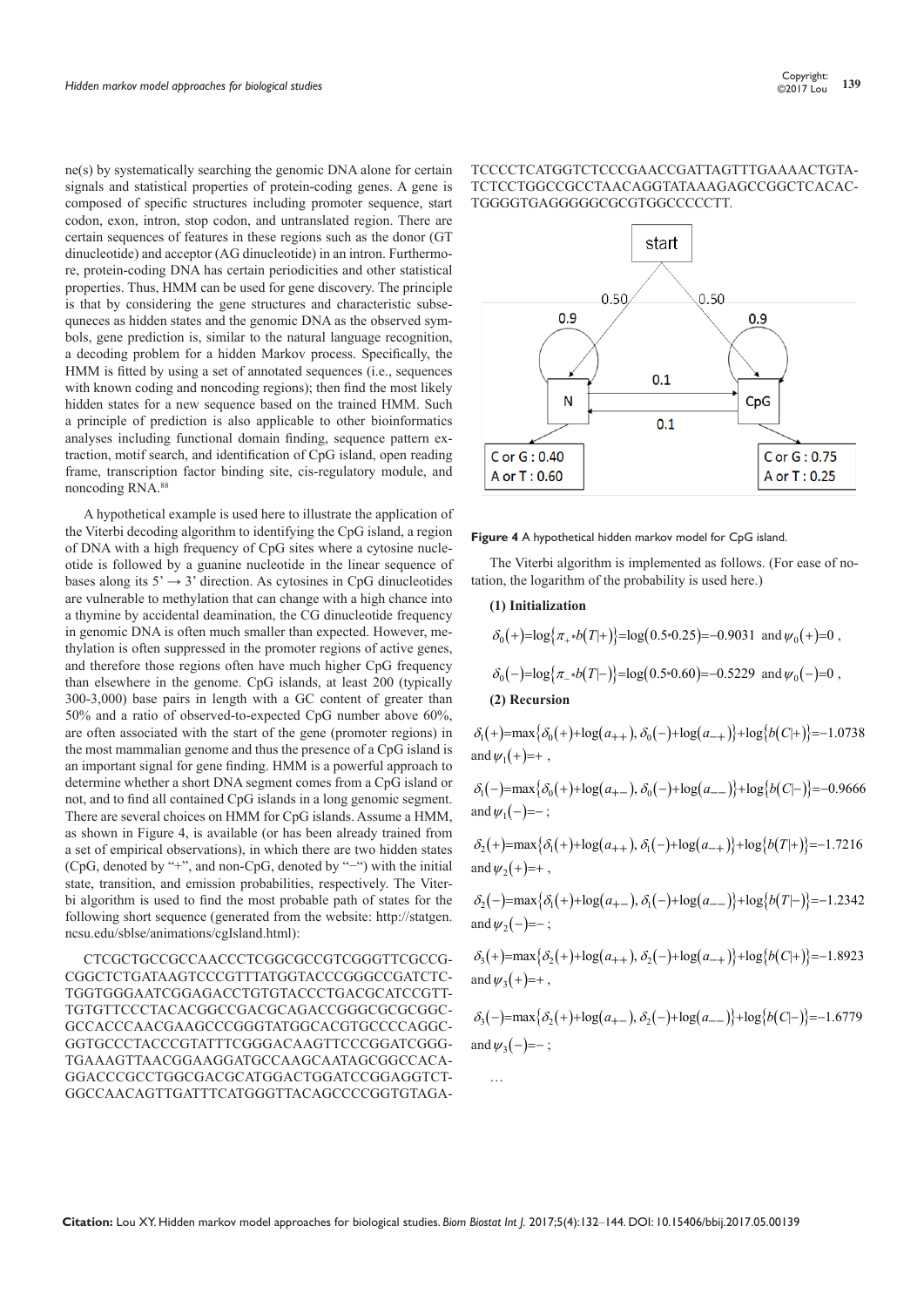#### **(3) Termination**

When the last symbol is reached,

$$
\delta_{463}(+) = \max \{ \delta_{462}(+) + \log(a_{++}), \delta_{462}(-) + \log(a_{-+}) \} + \log \{ b(T|+) \} = -154.268 \text{ and } \psi_{463}(+) = + ,
$$
  

$$
\delta_{463}(-) = \max \{ \delta_{462}(+) + \log(a_{+-}), \delta_{462}(-) + \log(a_{--}) \} + \log \{ b(T|-) \} = -154.462 \text{ and } \psi_{463}(-) = - .
$$

Therefore, the probability of the most likely path is  $\delta_{463}(+)=-154.268$  and the state of this path at position 463 is "+". A tabular illustration of the Viterbi algorithm is shown in Table 1.



|                          |  |  | TCTCGL.CCTT                                                                                                                                                                                |  |  |  |
|--------------------------|--|--|--------------------------------------------------------------------------------------------------------------------------------------------------------------------------------------------|--|--|--|
|                          |  |  | $-0.9031 \rightarrow -1.0738 \rightarrow -1.7216 \rightarrow -1.8923 \rightarrow -2.0630 \rightarrow  \rightarrow -152.802 \rightarrow -152.972 \rightarrow -153.62 \rightarrow -154.268$  |  |  |  |
| $\overline{\phantom{a}}$ |  |  | $-0.5229 \rightarrow -0.9666 \rightarrow -1.2342 \rightarrow -1.6779 \rightarrow -2.1216 \rightarrow  \rightarrow -154.029 \rightarrow -154.199 \rightarrow -154.194 \rightarrow -154.462$ |  |  |  |

#### **(4) Backtracing**

Finally, the best path of states can be identified as follows:

++++++++++++++++++++++++++++++++++++++++++++++++++++++++++++--+++- ++++++++++++++++++++++++++++++++++++++++++++++++++++++++++++++++++++++++++++++++++++- ++++++++++++++++++++++++++++++++++++++++++++++++++++++++++++++++++++++++++++-++++++++++++++++++- --++++++++-++++++++---++++++++++++++++++++++++++++++++++++++++++++++++++++++++++++++--+--+++++-+- ++++++++++++++++++++++++++++++++++++++++++--+----+-+---+-++++++++++++++++++++---+-+++++++++++++++++++++++++- ++++++++++++++,

where "+" denotes a CpG state and "−" denotes a non-CpG state in the path. There is a large proportion of CpG states in the best path, suggesting that this sequence may be a CpG island.

The other category is called the homology-based methods for gene discovery, also known as the comparative genome approaches or the empirical methods. They predict potential gene structure and infer the gene function based on the similarity and homology between a new sequence and the known sequences assessed from a sequence alignment analysis, for which, as mentioned in the previous subsection on sequence alignment, HMMs are an effective means. The homology-based methods are also applicable to identification of regulatory genes, detection of open reading frames, exploration of junk genes, and others.

#### **Molecular structure prediction**

The high level structure of a biological macromolecule, such as the DNA double helix and supercoiling (superhelicity), the RNA stemloop, and the protein α-helix, β-sheet, β-turn, spatial arrangement, and spatial structure of the complex of subunits, is highly related to its 3-D conformation and molecular interaction, and thus plays a very important role in its biological activities and stability. The higher order structure of macromolecules is governed by foundational principles of chemistry and physics, and can be predicted by the primary structure. HMMs offer an effective solution to predict the potential higher order structure and dynamics of a biological molecule from its linear sequence.<sup>89-91</sup> In essence, such a prediction is a pattern recognition issue by modeling the structural elements such as the α-helix, β-sheet, and β-turn, as hidden data and the linear sequence of units as the observation data. A set of sequences with known high

level structure are used for an HMM learning and finding the best fit parameters. Then the trained model is used to predict the hidden states of a target sequence.

#### **Biological image analysis**

Images generated from modern imaging platforms such as computer tomography, magnetic resonance imaging, and ultrasound imaging are been accumulating at an explosive pace, representing an important category of biological data. Computerized image analysis is a research hotspot being actively explored in biology.<sup>92,93</sup> There usually exist temporal and/or spatial dependencies among the pixels in an image or images,  $94$  for example, there will be spatial correlations between the pixels in an image and temporal correlation between the pixels in the images taken at different time points. HMM or hidden MRF can well model the correlation structure with random noise. As improved methods, HMMs have been intensively applied to diverse image analyses including image segmentation, image noise filtering, image retrieval, image classification, and image recognition.<sup>24,56,95,96</sup> Within the HMM, the feature of a pixel, usually denoted by a vector quantization for color, greyscale, texture, and shape, is viewed as a random variable with noise, while a Markov mesh is used to model the spatial structure and conditional independencies. Hence, the HMM can well describe the statistical properties of an image and then used to fit the digital image data. The general steps include: to collect a volume of images as training data, to extract the feature information for each pixel such as grey value and texture, to define a HMM structure such as hidden states, to implement model learning using training data, and further to perform image segmentation, classification, and pattern recognition for query images, or feature extraction for database retrieval and search.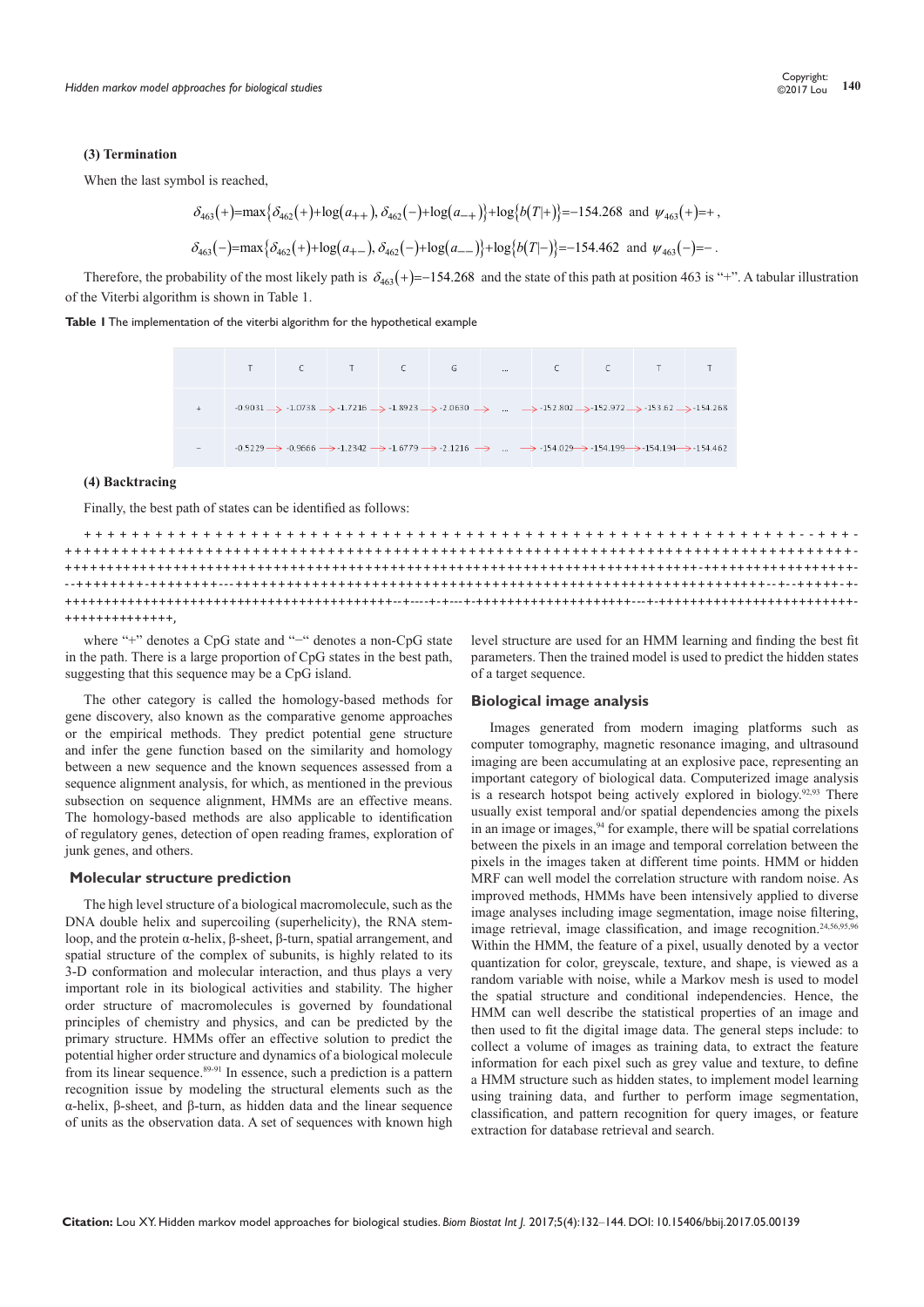#### **Epidemiological prediction**

Many epidemic and etiological processes such as infectious disease transmission and chronic disease progression are a multistate and multi-stage Markov process, that is, the future epidemic outbreak or disease status depends on the current state, not on the past, because communicable pathogen dispersion in population and pathogen multiplication and spread in body satisfy a temporal/spatial Markov dependence. On the other hand, however, not all data are perfectly recorded in many cases and thus the variables of interest may be latent; for example, the exact time at onset of a patient cannot be determined because examination or follow-up is conducted at limited time points, and epidemic dynamics are not available for all geographical regions and years in a survey. HMM can well model the epidemic dynamics, the progression of a chronic disease, and the geographical distribution of a disease, and are very useful for epidemiological analysis, prediction, and surveillance.<sup>97-102</sup> The main steps include: to collect data on epidemic survey or chronic disease status, to define hidden states such as epidemic and non-epidemic states, and healthy and disease phases (more flexibly, the number of hidden states is not necessarily predefined in a HMM), to train the HMM and estimate parameters, and to use the fitted model for prediction or disease map. Further, some putative risk factors can be introduced to a HMM via building a set of transition probabilities that are subject to these risk factors, in order to identify risk factor(s) and/ or improve the prediction accuracy.

#### **Phylogenetic tree construction**

Similar to gene transmission from generation to generation, molecular evolutionary course is a combination of double Markov processes—one that operates in the dimension of space (along a genome) and one that operates in the dimension of time (along the branches of a phylogenetic tree).<sup>103</sup> Compared with the traditional evolutionary models that ignore the dependencies between genetic loci, a phylogenetic HMM can express the true relationship more accurately and thereby usually give better results.104,105 This category of models are also used for epitope discovery.106 Moreover, HMMs are applicable to handling the ambiguity in evolution and comparative genomics analysis due to missing data<sup>107</sup> and heterogeneity in evolutionary rate.108

#### **Text mining**

While the rapidly increasing text data such as biological literature, medical documents, and electronic health records provide a large amount of material for evidence-based practice and data-driven research, it is a key step to harness the massive text data and extract useful information effectively. Automatic text mining is an effective means of gaining potentially useful knowledge from a large text database.<sup>109</sup> HMM is a powerful approach for text mining, information retrieval, and document classification.<sup>110-112</sup> The basic idea is that a paper and a clinical record contain several semantic tags such as symptom, therapy, and performance, or index fields such as title field, author field, the content of which is the phrase of interest. Extraction of information is first to determine the index field, and then to grab the phrases. Such a process corresponds to an HMM: the index fields represent the combination of hidden states, and the corpus consisting of words/phrases are the observed symbols, and thus the HMM may be used for text mining. Specifically, the steps can be summarized as follows: to define a HMM and choose the HMM structure, to label a set of known papers or documents as the training corpora, to train the model using the tagged examples, and then to use the learned model

to find the best label sequence for a query document and output the phrases in the desired fields, achieving the text mining.

## **Future prospect**

Organism is a multi-level and modularized intricate system that is composed of numerous interwoven metabolic and regulatory networks. During the long period of evolution, functional associations and random evolutionary events result in elusive molecular, physiological, metabolic, and evolutionary relationships. It is a daunting challenge for biological studies to decipher the complex biological mechanisms and crack the codes of life. Recent technological advances, including innovations in high-throughput experimental methods such as genomics, transcriptomics, epigenomics, proteomics, and metabolomics, provide powerful discovery tools for biological studies, enabling dissecting the multi-level modular networks and tracing the historical events. However, the analyses of systems biology, computational biology, and bioinformatics, play an indispensable role in extracting knowledge from massive data and assembling a comprehensive map underlying a biological system. A HMM not only is allowed to model random noises but also can capture the intrinsic dependencies between units, so that many biological mechanisms or phenomena can be characterized by a HMM. Recently HMMs have demonstrated a tremendous potential in genetic network analysis and integration of multi-omics data.113-115 Thus, HMMs, as a powerful tool to tackle complicated analytical problems, are expected to have more compelling applications in biology.

## **Acknowledgements**

The author likes to thank Tingting Hou and Shouye Liu for their contributions to this study. This project was supported in part by NSF grant DMS1462990 and UAMS Research Scholar Pilot Grant Awards in Child Health G1-51898 to X.-Y.L. The author declares no conflict of interest on this work.

## **Conflicts of interest**

None.

## **References**

- 1. Basharin GP, Langville AN Naumov VA. The life and work of AA Markov Linear Algebra and its Applications. 2004;386:3–26.
- 2. [Shannon CE. A Mathematical Theory of Communication.](mailto:http://onlinelibrary.wiley.com/doi/10.1002/j.1538-7305.1948.tb01338.x/abstract) *Bell System Technical Journal.* [1948;27\(3\):379–423.](mailto:http://onlinelibrary.wiley.com/doi/10.1002/j.1538-7305.1948.tb01338.x/abstract)
- 3. Bharucha-Reid AT. Elements of the theory of Markov processes and their applications. Mc Graw-Hill; 1960.
- 4. [Grassly NC, Fraser C. Mathematical models of infectious disease](mailto:http://www.nature.com/nrmicro/journal/v6/n6/full/nrmicro1845.html)  transmission. *Nat Rev Microbiol*[. 2008;6\(6\):477–487.](mailto:http://www.nature.com/nrmicro/journal/v6/n6/full/nrmicro1845.html)
- 5. [Balzter H . Markov chain models for vegetation dynamics.](mailto:https://lra.le.ac.uk/bitstream/2381/4683/1/ecomod409revised.pdf) *Ecological Modelling*[. 2000;126\(2–3\):139–154.](mailto:https://lra.le.ac.uk/bitstream/2381/4683/1/ecomod409revised.pdf)
- 6. [Billingsley P. Statistical methods in markov chains.](mailto:https://projecteuclid.org/euclid.aoms/1177705136) *The Annals of [Mathematical Statistics](mailto:https://projecteuclid.org/euclid.aoms/1177705136)*. 1961;32(1):12–40.
- 7. [Ephraim Y, Merhav N. Hidden Markov processes.](mailto:https://pdfs.semanticscholar.org/5c23/9544407f4a9569b09d8dfa2927e9fef6219c.pdf) *IEEE Transactions on Information Theory*[. 2002;48\(6\):1518–1569.](mailto:https://pdfs.semanticscholar.org/5c23/9544407f4a9569b09d8dfa2927e9fef6219c.pdf)
- 8. Vidyasagar M. Hidden markov processes: theory and applications to biology. *Princeton University Press*; 2014.
- 9. Dymarski P. Hidden markov models, theory and applications. hidden markov models, theory and applications, In: Dymarski. editor. InTech.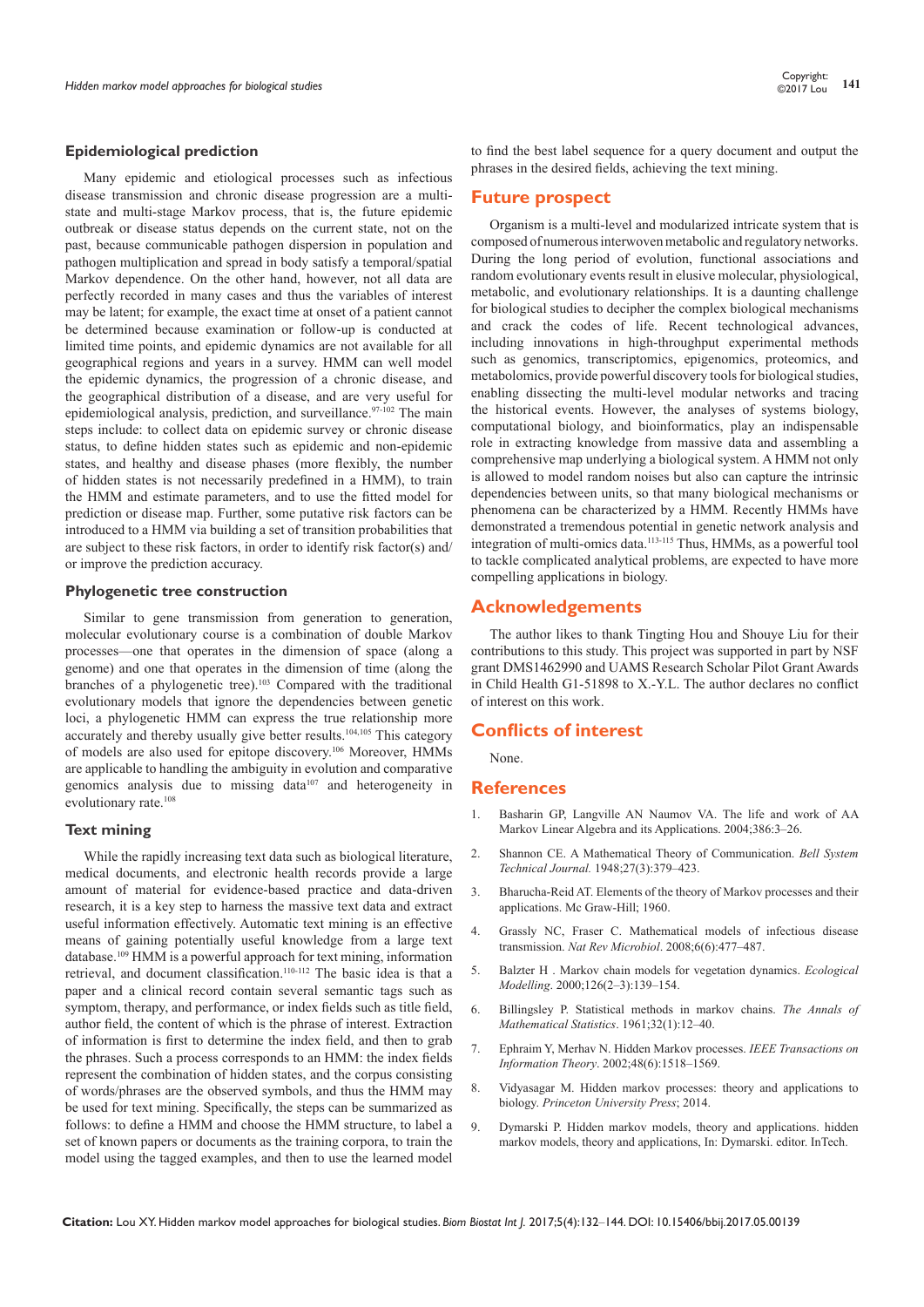- 10. Ching WK. Markov chains: models, algorithms and applications. 2nd ed, New York: *Springer*. 2013.
- 11. Rabiner L Juang B. An introduction to hidden Markov models*. IEEE ASSP Magazine*. 1986;3(1):4–16.
- 12. [Woods JW. Two-dimensional discrete Markovian fields.](mailto:http://ieeexplore.ieee.org/document/1054786/?reload=true) *Information [Theory, IEEE Transactions on](mailto:http://ieeexplore.ieee.org/document/1054786/?reload=true)*. 1972;18(2):232–240.
- 13. Fornasini E. 2D Markov-Chains. *[Linear Algebra and Its Applications](mailto:https://www.statindex.org/articles/94727)*. [1990;140:101–127.](mailto:https://www.statindex.org/articles/94727)
- 14. [Politis DN. Markov-chains in many dimensions.](https://www.jstor.org/stable/i262303) *Advances in Applied Probability*[. 1994;26\(3\):756–774.](https://www.jstor.org/stable/i262303)
- 15. [Derin H, Kelly PA. Discrete-index Markov-type random processes.](mailto:http://ieeexplore.ieee.org/document/40665/)  *Proceedings of the IEEE*[. 1989;77\(10\):1485–1510.](mailto:http://ieeexplore.ieee.org/document/40665/)
- 16. Abend K, Harley T, Kanal L. Classification of binary random patterns. *IEEE Transactions on Information Theory*. 11(4):538–544.
- 17. [Gray AJ, Kay JW, Titterington DM. An empirical study of the simulation](mailto:http://ieeexplore.ieee.org/document/291447/)  [of various models used for images.](mailto:http://ieeexplore.ieee.org/document/291447/) *IEEE Transactions on Pattern [Analysis and Machine Intelligence](mailto:http://ieeexplore.ieee.org/document/291447/)*. 1994;16(5):507–513.
- 18. LEVY PA. Special problem of Brownian motion, and a general theory of Gaussian random functions. in Proceedings of the Berkeley Symposium on Mathematical Statistics and Probability. University of Caifornia Press; 1956.
- 19. Kindermann R, Snell JL. Markov random fields and their applications. *American Mathematical Society Providence*, RI 1; 1980.
- 20. Shakya S, Santana R. Markov Networks in Evolutionary Computation. *Springer Berlin Heidelberg*; 2012.
- 21. [Smyth P. Belief networks hidden Markov models, and Markov random](mailto:http://dl.acm.org/citation.cfm?id=285033)  fields: A unifying view. *[Pattern Recognition Letters](mailto:http://dl.acm.org/citation.cfm?id=285033)*. 1997; 18(11- [13\):1261–1268.](mailto:http://dl.acm.org/citation.cfm?id=285033)
- 22. [Michael I Jordan MI. Graphical models.](mailto:https://projecteuclid.org/download/pdfview_1/euclid.ss/1089808279) *Statistical Science*. [2004;19\(1\):140–155.](mailto:https://projecteuclid.org/download/pdfview_1/euclid.ss/1089808279)
- 23. [Kunsch H, Geman S, Kehagias A. Hidden markov random fields.](mailto:https://projecteuclid.org/euclid.aoap/1177004696)  [1995;5\(3\):577–602.](mailto:https://projecteuclid.org/euclid.aoap/1177004696)
- 24. [Zhang Y, Brady M, Smith S. Segmentation of brain MR images through](mailto:https://www.ncbi.nlm.nih.gov/pubmed/11293691)  [a hidden markov random field model and the expectation-maximization](mailto:https://www.ncbi.nlm.nih.gov/pubmed/11293691)  algorithm. *[IEEE Trans Med Imaging](mailto:https://www.ncbi.nlm.nih.gov/pubmed/11293691)*. 2001;20(1):45–57.
- 25. [Stratonovich R. Conditional markov processes.](mailto:http://epubs.siam.org/doi/abs/10.1137/1105015) *Theory of Probability & Its Applications*[. 1960;5\(2\):156–178.](mailto:http://epubs.siam.org/doi/abs/10.1137/1105015)
- 26. [Rabiner LR. A Tutorial on hidden markov-models and selected](mailto:http://ieeexplore.ieee.org/document/18626/)  [applications in speech recognition.](mailto:http://ieeexplore.ieee.org/document/18626/) *Proceedings of the Ieee*. 1989; [77\(2\):257–286.](mailto:http://ieeexplore.ieee.org/document/18626/)
- 27. [Viterbi A. Error bounds for convolutional codes and an asymptotically](https://dl.acm.org/citation.cfm?id=2267502)  [optimum decoding algorithm.](https://dl.acm.org/citation.cfm?id=2267502) *IEEE Transactions on Information Theory*. [1967;13\(2\):260–269.](https://dl.acm.org/citation.cfm?id=2267502)
- 28. [Viterbi AJ. A personal history of the Viterbi algorithm.](mailto:http://ieeexplore.ieee.org/document/1657823/) *IEEE Signal Processing Magazine*[. 2006;23\(4\):120–142.](mailto:http://ieeexplore.ieee.org/document/1657823/)
- 29. [Forney GD. The viterbi algorithm.](mailto:http://ieeexplore.ieee.org/document/1450960/) *Proceedings of the IEEE*. [1973;61\(3\):268–278.](mailto:http://ieeexplore.ieee.org/document/1450960/)
- 30. [Baum LE, Petrie T. Statistical inference for probabilistic functions](mailto:https://projecteuclid.org/euclid.aoms/1177699147)  of finite state markov chains. *[The annals of mathematical statistics](mailto:https://projecteuclid.org/euclid.aoms/1177699147)*. [1966;37\(6\):1554-1563.](mailto:https://projecteuclid.org/euclid.aoms/1177699147)
- 31. [Baum LE. A maximization technique occurring in the statistical analysis](https://www.semanticscholar.org/paper/A-Maximization-Technique-Occurring-in-the-Analysis-Baum-Petrie/3092a4929bdb3d6a8fe53f162586b7431b5ff8a4)  [of probabilistic functions of markov chains.](https://www.semanticscholar.org/paper/A-Maximization-Technique-Occurring-in-the-Analysis-Baum-Petrie/3092a4929bdb3d6a8fe53f162586b7431b5ff8a4) *The Annals of Mathematical Statistics*[. 1970;41\(1\):164–171.](https://www.semanticscholar.org/paper/A-Maximization-Technique-Occurring-in-the-Analysis-Baum-Petrie/3092a4929bdb3d6a8fe53f162586b7431b5ff8a4)
- 32. [Dempster AP, Laird NM, Rubin DB. Maximum likelihood from](mailto:http://www.citeulike.org/user/ykuoka/article/117535)  [incomplete data via the em algorithm.](mailto:http://www.citeulike.org/user/ykuoka/article/117535) *Journal of the Royal Statistical Society*. *[Series B \(Methodological\)](mailto:http://www.citeulike.org/user/ykuoka/article/117535)*. 1977;39(1):1–38.
- 33. [Kullback S, Leibler RA. On Information and Sufficiency. 1951;22\(1\):79–](mailto:https://www.jstor.org/stable/2236703?seq=1%23page_scan_tab_contents) [86.](mailto:https://www.jstor.org/stable/2236703?seq=1%23page_scan_tab_contents)
- 34. [Li J, Najmi A, Gray RM. Image classification by a two-dimensional](mailto:https://pdfs.semanticscholar.org/2667/c2af3fae85172f60025cb0057594b32b755d.pdf)  [hidden Markov model. IEEE Transactions on Signal Processing. 2000;](mailto:https://pdfs.semanticscholar.org/2667/c2af3fae85172f60025cb0057594b32b755d.pdf)  [48\(2\):517–533.](mailto:https://pdfs.semanticscholar.org/2667/c2af3fae85172f60025cb0057594b32b755d.pdf)
- 35. [Li YJ. An analytic solution for estimating two-dimensional hidden](mailto:http://dl.acm.org/citation.cfm?id=2618584)  Markov models. *[Applied Mathematics and Computation](mailto:http://dl.acm.org/citation.cfm?id=2618584)*. 2007; [185\(2\):810–822.](mailto:http://dl.acm.org/citation.cfm?id=2618584)
- 36. Devijver. Probabilistic labeling in a hidden second order markov mesh. in pattern recognition in practice ii amsterdam: North Holland. 1985.
- 37. Du S, Wang J, Wei Y. New learning algorithms for third-order 2-D hidden Markov models. *International Journal of Advancements in Computing Technology*. 2011;3(2):104–111.
- 38. [Ma X, Schonfeld D, Khokhar A. A General two-dimensional hidden](mailto:http://ieeexplore.ieee.org/document/4379516/)  [markov model and its application in image classification.](mailto:http://ieeexplore.ieee.org/document/4379516/) *in IEEE [International Conference on Image Processing](mailto:http://ieeexplore.ieee.org/document/4379516/)* (ICIP2007); 2007.
- 39. Qian W, Titterington DM. Pixel labelling for three-dimensional scenes based on Markov mesh models. *Signal Processing*. 1991; 22(3):313–328.
- 40. [Joshi D, Li J, Wang JZ. A computationally efficient approach to the](mailto:http://infolab.stanford.edu/~wangz/project/3DHMM/TIP/joshi_ip.pdf)  [estimation of two- and three-dimensional hidden Markov models. I](mailto:http://infolab.stanford.edu/~wangz/project/3DHMM/TIP/joshi_ip.pdf)*EEE [Transactions on Image Processing](mailto:http://infolab.stanford.edu/~wangz/project/3DHMM/TIP/joshi_ip.pdf)*. 2006;15(7):1871–1886.
- 41. [Li J, Joshi D, Wang JZ. Stochastic modeling of volume images with](mailto:http://ieeexplore.ieee.org/document/1421574/)  a 3-D hidden Markov model. *[in Image Processing, ICIP '04](mailto:http://ieeexplore.ieee.org/document/1421574/)*. 2004 [International Conference on; 2004.](mailto:http://ieeexplore.ieee.org/document/1421574/)
- 42. [Sargin ME, Altinok A, Rose K, et al. Conditional Iterative decoding of](mailto:http://ieeexplore.ieee.org/document/4712314/)  [two dimensional hidden markov models, in 15th IEEE](mailto:http://ieeexplore.ieee.org/document/4712314/) *International [Conference on Image Processing](mailto:http://ieeexplore.ieee.org/document/4712314/)* (ICIP 2008); 2008..
- 43. [Baumgartner J, Ana Georgina Flesia, Javier Gimenez, et al. A new](mailto:http://ieeexplore.ieee.org/document/6855852/)  [approach to image segmentation with two-dimensional hidden Markov](mailto:http://ieeexplore.ieee.org/document/6855852/)  models. *[2013 BRICS Congress on Computational Intelligence & 11th](mailto:http://ieeexplore.ieee.org/document/6855852/)  [Brazilian Congress on Computational Intelligence](mailto:http://ieeexplore.ieee.org/document/6855852/)*. 2013;21–-222.
- 44. [Werner S Rigoll G. Pseudo 2-dimensional hidden Markov models in](mailto:http://ieeexplore.ieee.org/document/1034679/)  speech recognition. in IEEE *[Workshop on Automatic Speech Recognition](mailto:http://ieeexplore.ieee.org/document/1034679/)  and Understanding* [\(ASRU'01\) IEEE. 2001.](mailto:http://ieeexplore.ieee.org/document/1034679/)
- 45. [Lin HC, Wang LL, Yang SN. Color image retrieval based on hidden](mailto:http://ieeexplore.ieee.org/document/551706/)  Markov models. *[IEEE Transactions on Image Processing](mailto:http://ieeexplore.ieee.org/document/551706/)*. 1997; [6\(2\):332–339.](mailto:http://ieeexplore.ieee.org/document/551706/)
- 46. [Kuo SS, Agazzi OE. Keyword spotting in poorly printed documents](mailto:http://ieeexplore.ieee.org/document/308482/)  [using pseudo 2-D hidden Markov models.](mailto:http://ieeexplore.ieee.org/document/308482/) *IEEE Transactions on Pattern [Analysis and Machine Intelligence](mailto:http://ieeexplore.ieee.org/document/308482/)*. 1994;16(8):842–848.
- 47. [Nefian AV, Hayes MH III. Face recognition using embedded hidden](mailto:http://citeseerx.ist.psu.edu/viewdoc/summary?doi=10.1.1.46.3359)  markov model. *[IEEE Conference on Audio and Video-based Biometric](mailto:http://citeseerx.ist.psu.edu/viewdoc/summary?doi=10.1.1.46.3359)  [Person Authentication](mailto:http://citeseerx.ist.psu.edu/viewdoc/summary?doi=10.1.1.46.3359)*; 1999.
- 48. [Merialdo B, Jiten J, Huet B. Multi-dimensional dependency-tree hidden](mailto:http://ieeexplore.ieee.org/document/1660457/)  markov models. *[in International Conference on Acoustics,](mailto:http://ieeexplore.ieee.org/document/1660457/) Speech, and [Signal Processing](mailto:http://ieeexplore.ieee.org/document/1660457/)*; 2006.
- 49. Dementhon D, Doermann D, Stuckelberg MV. Hidden Markov Models for Images, in Int. Conf. on Pattern Recognition; 2000.
- 50. [Merialdo B, Marchand-Maillet S, Huet B. Approximate Viterbi decoding](mailto:http://ieeexplore.ieee.org/document/859261/)  for 2D-hidden Markov models. *[in IEEE International Conference on](mailto:http://ieeexplore.ieee.org/document/859261/)  [Acoustics, Speech, and Signal Processing](mailto:http://ieeexplore.ieee.org/document/859261/)* ( ICASSP '00); 2000.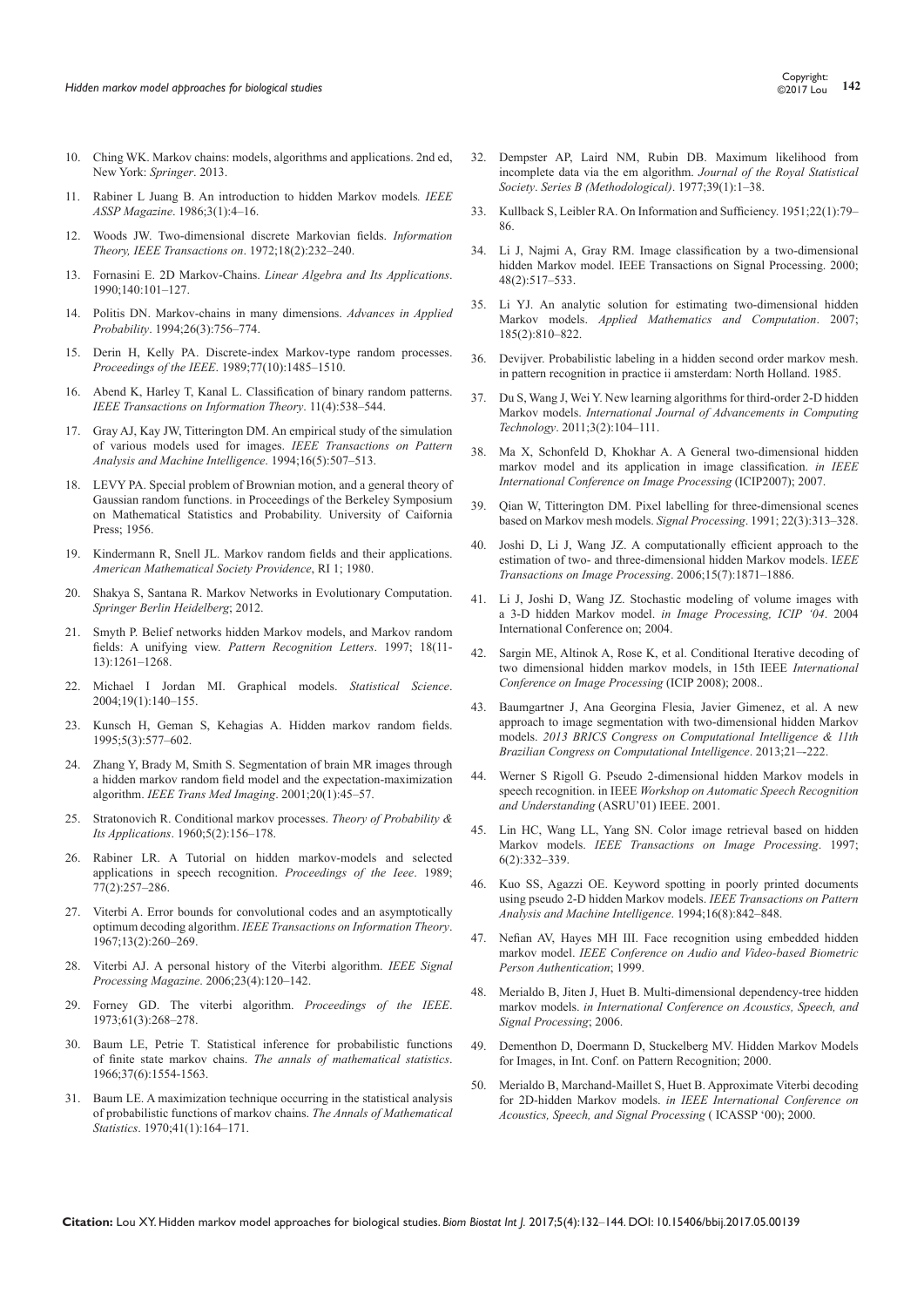- 51. [Perronnin F, JL Dugelay Rose K. Deformable face mapping for person](mailto:http://ieeexplore.ieee.org/abstract/document/1247048/)  [identification. in Image Processing, 2003. ICIP 2003.](mailto:http://ieeexplore.ieee.org/abstract/document/1247048/) *Proceedings [International Conference on](mailto:http://ieeexplore.ieee.org/abstract/document/1247048/)*; 2003.
- 52. [Baggenstoss PM. Two-Dimensional Hidden Markov Model for](mailto:http://ieeexplore.ieee.org/document/5751243/)  [Classification of Continuous-Valued Noisy Vector Fields.](mailto:http://ieeexplore.ieee.org/document/5751243/) *IEEE [Transactions on Aerospace and Electronic Systems](mailto:http://ieeexplore.ieee.org/document/5751243/)*. 2011;47(2):1073– [1080.](mailto:http://ieeexplore.ieee.org/document/5751243/)
- 53. [Koller D, Friedman N. Probabilistic Graphical Models: Principles and](mailto:http://dl.acm.org/citation.cfm?id=1795555)  [Techniques. MIT Press; 2009.](mailto:http://dl.acm.org/citation.cfm?id=1795555)
- 54. [Brooks SP. Markov chain monte carlo method and its application. journal](mailto:http://ecovision.mit.edu/~sai/12S990/mcmctutorial.pdf)  [of the royal statistical society series d-the statistician. 1998; 47\(1\):69–](mailto:http://ecovision.mit.edu/~sai/12S990/mcmctutorial.pdf) [100.](mailto:http://ecovision.mit.edu/~sai/12S990/mcmctutorial.pdf)
- 55. [Jordan MI. An introduction to variational methods for graphical models.](mailto:https://people.eecs.berkeley.edu/~jordan/papers/variational-intro.pdf)  *Machine Learning*[, 1999;37\(2\):183–233.](mailto:https://people.eecs.berkeley.edu/~jordan/papers/variational-intro.pdf)
- 56. [Blake A, Kohli, Rother C. Markov Random Fields for Vision and Image](mailto:http://dl.acm.org/citation.cfm?id=2024611)  [Processing. MIT Press; 2011.](mailto:http://dl.acm.org/citation.cfm?id=2024611)
- 57. Wang C, Paragios N. Markov random fields in vision perception: A survey, in Rapport de recherche. 2012.
- 58. [Churchill GA. Stochastic models for heterogeneous DNA sequences.](mailto:https://www.ncbi.nlm.nih.gov/pubmed/2706403)  *Bull Math Biol*[. 1989;51\(1\):79–94.](mailto:https://www.ncbi.nlm.nih.gov/pubmed/2706403)
- 59. [Choo KH, Tong JC, Zhang L. Recent applications of Hidden Markov](mailto:https://www.ncbi.nlm.nih.gov/pubmed/15629048)  Models in computational biology. *[Genomics Proteomics Bioinformatics](mailto:https://www.ncbi.nlm.nih.gov/pubmed/15629048)*. [2004;2\(2\):84–96.](mailto:https://www.ncbi.nlm.nih.gov/pubmed/15629048)
- 60. Koski T. Hidden markov models for bioinformatics. *Springer Netherlands*; 2001.
- 61. [Elston RC, Stewart J. A general model for the genetic analysis of pedigree](mailto:https://www.ncbi.nlm.nih.gov/pubmed/5149961)  data. *Hum Hered*[. 1971;21\(6\): 523–542.](mailto:https://www.ncbi.nlm.nih.gov/pubmed/5149961)
- 62. [Cannings C, Thompson EA, Skolnick MH. Probability functions on](mailto:https://www.jstor.org/stable/1426718?seq=1%23page_scan_tab_contents)  complex pedigrees. *[Advances in Applied Probability](mailto:https://www.jstor.org/stable/1426718?seq=1%23page_scan_tab_contents)*. 1978; 10(1):26–61.
- 63. [Lander ES, Green. Construction of multilocus genetic linkage maps in](mailto:https://www.ncbi.nlm.nih.gov/pubmed/3470801)  humans. *Proc Natl Acad Sci USA*[. 1987;84\(8\):2363–2367.](mailto:https://www.ncbi.nlm.nih.gov/pubmed/3470801)
- 64. [Cottingham RW, Idury RM, Schaffer AA. Faster Sequential Genetic-](mailto:https://www.ncbi.nlm.nih.gov/pmc/articles/PMC1682239/)[Linkage Computations. American Journal of Human Genetics.](mailto:https://www.ncbi.nlm.nih.gov/pmc/articles/PMC1682239/)  [1993;53\(1\):252–263.](mailto:https://www.ncbi.nlm.nih.gov/pmc/articles/PMC1682239/)
- 65. [Schaffer AA. Faster linkage analysis computations for pedigrees with](mailto:https://www.ncbi.nlm.nih.gov/pubmed/8807326)  [loops or unused alleles.](mailto:https://www.ncbi.nlm.nih.gov/pubmed/8807326) *Hum Hered*. 1996;46(4):226–325.
- 66. [Schaffer AA. Avoiding recomputation in linkage analysis.](mailto:https://www.ncbi.nlm.nih.gov/pubmed/8056435) *Hum Hered*. [1994;44\(4\):225–237.](mailto:https://www.ncbi.nlm.nih.gov/pubmed/8056435)
- 67. [O'Connell JR, Weeks DE. The VITESSE algorithm for rapid exact](mailto:https://www.ncbi.nlm.nih.gov/pubmed/7493020)  [multilocus linkage analysis via genotype set-recoding and fuzzy](mailto:https://www.ncbi.nlm.nih.gov/pubmed/7493020)  inheritance. *Nat Genet.* [1995;11\(4\):402–408.](mailto:https://www.ncbi.nlm.nih.gov/pubmed/7493020)
- 68. [Kruglyak L.Parametric and nonparametric linkage analysis: a unified](mailto:https://www.ncbi.nlm.nih.gov/pubmed/8651312)  multipoint approach. *Am J Hum Genet.* [1996;58\(6\):1347–6133.](mailto:https://www.ncbi.nlm.nih.gov/pubmed/8651312)
- 69. [Abecasis GR. Merlin-rapid analysis of dense genetic maps using sparse](mailto:https://www.ncbi.nlm.nih.gov/pubmed/11731797)  gene flow trees. *Nat Genet*[. 2002;30\(1\):97–101.](mailto:https://www.ncbi.nlm.nih.gov/pubmed/11731797)
- 70. [Gudbjartsson DF. Allegro version 2.](mailto:http://www.nature.com/ng/journal/v37/n10/full/ng1005-1015.html) *Nat Genet*. 2005;37(10):1015–1016.
- 71. [Gudbjartsson DF. Allegro a new computer program for multipoint](mailto:https://www.ncbi.nlm.nih.gov/pubmed/10802644)  linkage analysis. *Nat Genet*[. 2000; 25\(1\):12–13.](mailto:https://www.ncbi.nlm.nih.gov/pubmed/10802644)
- 72. [Gentleman JF, Mullin RC. The Distribution of the frequency of](mailto:https://www.ncbi.nlm.nih.gov/pubmed/2720059)  [occurrence of nucleotide subsequences, based on their overlap capability.](mailto:https://www.ncbi.nlm.nih.gov/pubmed/2720059) *Biometrics*[. 1989;45\(1\):35–52.](mailto:https://www.ncbi.nlm.nih.gov/pubmed/2720059)
- 73. Modeling. Journal of Molecular Biology. 1994;235(5):1501–1531.
- 74. [Karlin S. New approaches for computer analysis of nucleic acid](mailto:https://www.ncbi.nlm.nih.gov/pmc/articles/PMC384318/)  sequences. *Proc Natl Acad Sci USA*[. 1983;80\(18\):5660–5664.](mailto:https://www.ncbi.nlm.nih.gov/pmc/articles/PMC384318/)
- 75. [Hughey R, Krogh A. Hidden markov models for sequence analysis:](mailto:https://academic.oup.com/bioinformatics/article/12/2/95/257274/Hidden-Markov-models-for-sequence-analysis)  [extension and analysis of the basic method.](mailto:https://academic.oup.com/bioinformatics/article/12/2/95/257274/Hidden-Markov-models-for-sequence-analysis) *Comput Appl Biosci*. [1996;12\(2\):95–107.](mailto:https://academic.oup.com/bioinformatics/article/12/2/95/257274/Hidden-Markov-models-for-sequence-analysis)
- 76. [Yoon BJ. Hidden markov models and their applications in biological](mailto:https://www.ncbi.nlm.nih.gov/pubmed/20190955/)  sequence analysis. *Curr Genomics*[. 2009;10\(6\): 402–415.](mailto:https://www.ncbi.nlm.nih.gov/pubmed/20190955/)
- 77. Eddy SR. Hidden markov models*. Curr Opin Struct Biol*. 1996;6(3):361– 365.
- 78. [Needleman SB, Wunsch CD. A general method applicable to the search](mailto:https://www.ncbi.nlm.nih.gov/pubmed/5420325)  [for similarities in the amino acid sequence of two proteins.](mailto:https://www.ncbi.nlm.nih.gov/pubmed/5420325) *Journal of Molecular Biology* [. 1970;48\(3\):443–453.](mailto:https://www.ncbi.nlm.nih.gov/pubmed/5420325)
- 79. [Smith TF, Waterman MS. Identification of common molecular](mailto:https://www.ncbi.nlm.nih.gov/pubmed/7265238)  subsequences. *[Journal of Molecular Biology](mailto:https://www.ncbi.nlm.nih.gov/pubmed/7265238)*. 1981;147(1):195–197.
- 80. [Feng DF, Doolittle RF. Progressive sequence alignment as a prerequisite](mailto:https://www.ncbi.nlm.nih.gov/pubmed/3118049)  [to correct phylogenetic trees. J Mol Evol. 1987;25\(4\):351–360.](mailto:https://www.ncbi.nlm.nih.gov/pubmed/3118049)
- 81. [Gribskov M, McLachlan AD, Eisenberg D. Profile analysis: detection of](mailto:https://www.ncbi.nlm.nih.gov/pubmed/3474607)  [distantly related proteins.](mailto:https://www.ncbi.nlm.nih.gov/pubmed/3474607) *Proc Natl Acad Sci USA*. 1987; 84(13):4355– [4358.](mailto:https://www.ncbi.nlm.nih.gov/pubmed/3474607)
- 82. [He M Petoukhov S. Mathematics of bioinformatics: theory, methods and](mailto:http://dl.acm.org/citation.cfm?id=1984876)  [applications.](mailto:http://dl.acm.org/citation.cfm?id=1984876) *Wiley*; 2011.
- 83. [Mount DW. Using hidden markov models to align multiple sequences.](mailto:https://www.ncbi.nlm.nih.gov/pubmed/20147223)  *[Cold Spring Harb Protoc](mailto:https://www.ncbi.nlm.nih.gov/pubmed/20147223)*. 2009(7):41.
- 84. [Krogh A, Mian IS, Haussler D. A hidden Markov model that finds genes](mailto:https://www.ncbi.nlm.nih.gov/pubmed/7984429/)  in E. coli DNA. *Nucleic Acids Res*[. 1994;22\(22\):4768-4778.](mailto:https://www.ncbi.nlm.nih.gov/pubmed/7984429/)
- 85. [Lukashin AV, Borodovsky M. GeneMark.hmm: new solutions for gene](mailto:https://www.ncbi.nlm.nih.gov/pubmed/9461475)  finding. *Nucleic Acids Res*[. 1998;26\(4\):1107–1115.](mailto:https://www.ncbi.nlm.nih.gov/pubmed/9461475)
- 86. [Burge C, Karlin S. Prediction of complete gene structures in human](mailto:https://www.ncbi.nlm.nih.gov/pubmed/9149143)  genomic DNA. *J Mol Biol.* [1997;268\(1\):78–94.](mailto:https://www.ncbi.nlm.nih.gov/pubmed/9149143)
- 87. [Pedersen JS, Hein J. Gene finding with a hidden Markov model of](mailto:https://www.ncbi.nlm.nih.gov/pubmed/12538242)  [genome structure and evolution. Bioinformatics . 2003;19\(2\):219–227.](mailto:https://www.ncbi.nlm.nih.gov/pubmed/12538242)
- 88. Bang H. Statistical methods in molecular biology. 1st ed. Methods in Molecular Biology, In: JM Walker, editor. *Humana Press*. XIII, 2010;636.
- 89. Churchill GA. Hidden Markov chains and the analysis of genome structure. *Computers & Chemistry*. 1992;16(2):107–115.
- 90. [Goldman N, Thorne JL, Jones DT. Using evolutionary trees in protein](mailto:https://www.ncbi.nlm.nih.gov/pubmed/8913301)  [secondary structure prediction and other comparative sequence analyses.](mailto:https://www.ncbi.nlm.nih.gov/pubmed/8913301)  *J Mol Biol*[. 1996;263\(2\):196–208.](mailto:https://www.ncbi.nlm.nih.gov/pubmed/8913301)
- 91. [Won KJ. An evolutionary method for learning HMM structure: prediction](mailto:https://www.ncbi.nlm.nih.gov/pubmed/17888163)  [of protein secondary structure.](mailto:https://www.ncbi.nlm.nih.gov/pubmed/17888163) *BMC Bioinformatics*. 2007; 8: 357.
- 92. [Roeder AH. A computational image analysis glossary for biologists.](mailto:https://www.ncbi.nlm.nih.gov/pubmed/22872081)  *Development*[. 2012;139\(17\):3071–3080.](mailto:https://www.ncbi.nlm.nih.gov/pubmed/22872081)
- 93. [Rittscher J. Characterization of biological processes through automated](mailto:https://www.ncbi.nlm.nih.gov/pubmed/20482277)  image analysis. *[Annu Rev Biomed Eng](mailto:https://www.ncbi.nlm.nih.gov/pubmed/20482277)*. 2010;12:315–344.
- 94. [Wang Y. Analysis of spatio-temporal brain imaging patterns by Hidden](mailto:http://onlinelibrary.wiley.com/doi/10.1002/hbm.22511/abstract)  [Markov Models and serial MRI images.](mailto:http://onlinelibrary.wiley.com/doi/10.1002/hbm.22511/abstract) *Hum Brain Mapp*. 2014; [35\(9\):4777–4794.](mailto:http://onlinelibrary.wiley.com/doi/10.1002/hbm.22511/abstract)
- 95. Li SZ. Markov random field modeling in computer vision. Springer Japan; 2012.
- 96. Li J, Gray RM. Image segmentation and compression using hidden markov models. Springer US. 2000.
- 97. [Le Strat Y Carrat F. Monitoring epidemiologic surveillance data using](mailto:https://www.ncbi.nlm.nih.gov/pubmed/10611619)  hidden Markov models. *Stat Med*[. 1999;18\(24\):3463–3478.](mailto:https://www.ncbi.nlm.nih.gov/pubmed/10611619)
- 98. [Cooper B, Lipsitch M. The analysis of hospital infection data using](mailto:https://www.ncbi.nlm.nih.gov/pubmed/15054027)  [hidden Markov models.](mailto:https://www.ncbi.nlm.nih.gov/pubmed/15054027) *Biostatistics*. 2004;5(2):223–237.